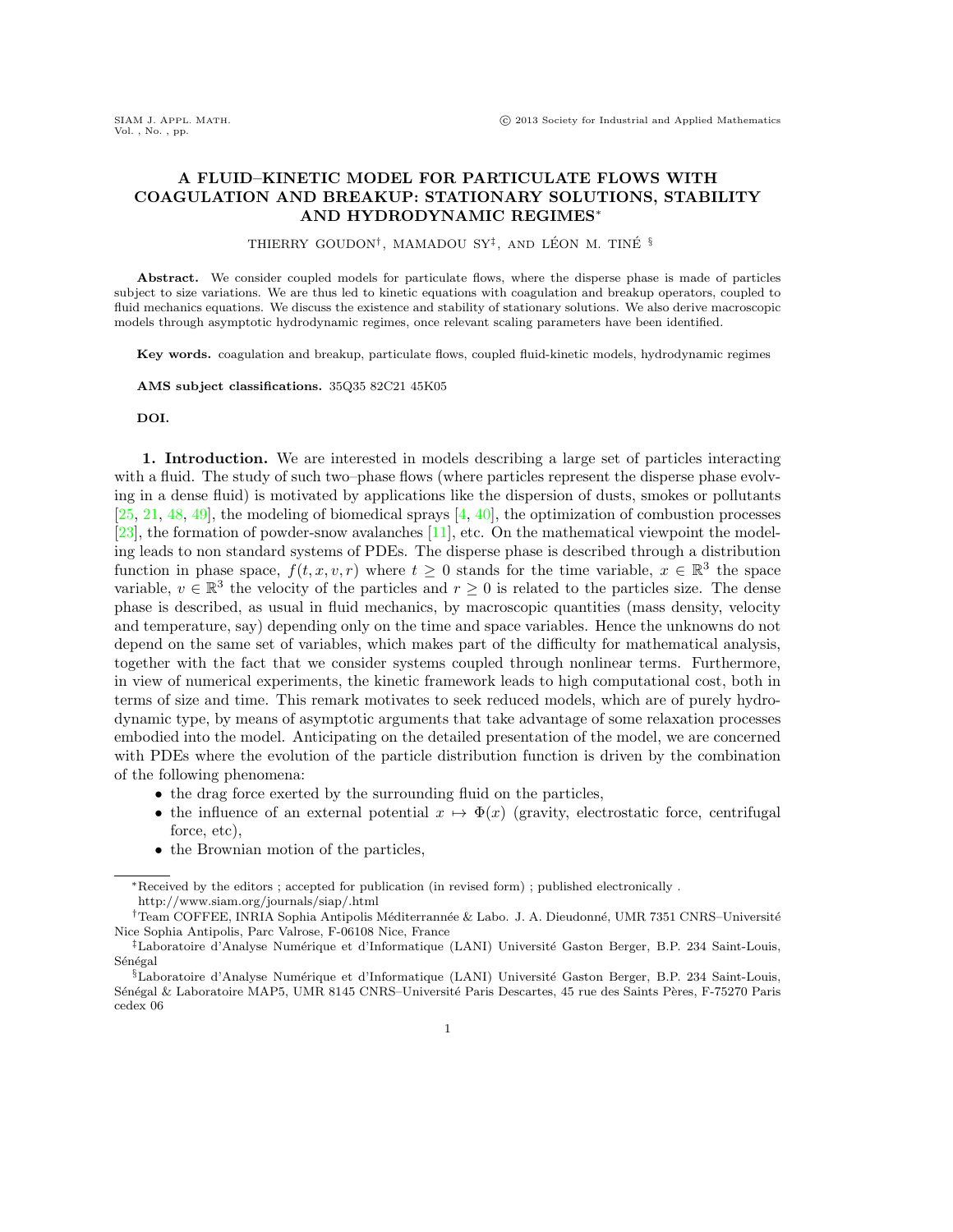## 2 T. GOUDON, M. SY AND L. M. TINE

• coagulation and breakup which modify the size of the particles.

It leads to a Vlasov–Fokker–Planck equation, which furthermore involves a non linear "collision" operator describing the size variations. The fluid quantities obey Euler or Navier-Stokes equations, depending on the physical context. We shall deal with "Two-Way Coupled" systems where the drag force exerted by the particles on the dense phase is accounted for in the momentum balance. We refer to  $\left[50\right]$  for introduction to such coupled models in combustion theory and to  $\left[44\right]$  for further details on the modeling of such multiphase flows; recent developments can be found in [\[3,](#page-18-5) [37\]](#page-19-5). Investigating existence, uniqueness and regularity issues depends on the nature of the coupling and the complexity of the equations used for describing the fluid. We refer for instance to [\[5\]](#page-18-6) (strong solutions locally in time),  $[33, 8, 38]$  $[33, 8, 38]$  $[33, 8, 38]$  $[33, 8, 38]$  (weak solution for viscous flows),  $[31]$  (solutions close to equilibrium). Asymptotic issues are introduced and analyzed in [\[26,](#page-18-8) [27,](#page-18-9) [39,](#page-19-9) [16\]](#page-18-10). The rationale consists in adapting the reasoning used to derive gas dynamic equations from kinetic models, like e. g. the Boltzmann equation [\[46\]](#page-19-10). Identifying physically relevant scaling parameters, we can bring out relaxation effects in the coupled system that lead asymptotically to purely macroscopic models for describing the mixture flow. Numerical aspects on such fluid-kinetic models are devised in  $[1, 17, 43, 42, 36, 28, 30, 29]$  $[1, 17, 43, 42, 36, 28, 30, 29]$  $[1, 17, 43, 42, 36, 28, 30, 29]$  $[1, 17, 43, 42, 36, 28, 30, 29]$  $[1, 17, 43, 42, 36, 28, 30, 29]$  $[1, 17, 43, 42, 36, 28, 30, 29]$  $[1, 17, 43, 42, 36, 28, 30, 29]$  $[1, 17, 43, 42, 36, 28, 30, 29]$  $[1, 17, 43, 42, 36, 28, 30, 29]$  $[1, 17, 43, 42, 36, 28, 30, 29]$  $[1, 17, 43, 42, 36, 28, 30, 29]$  $[1, 17, 43, 42, 36, 28, 30, 29]$  $[1, 17, 43, 42, 36, 28, 30, 29]$  $[1, 17, 43, 42, 36, 28, 30, 29]$  $[1, 17, 43, 42, 36, 28, 30, 29]$ . Most of these references do not address the question of the influence of the size variations. This is the aim of the present work: we discuss several aspects of the role of a Smoluchowski operator in the stability and dissipation properties of the system, and we study hydrodynamic regimes.

In the next Section, we describe precisely the PDEs system we are interested in. In Section [3,](#page-4-0) we write the equations in dimensionless form, which permits to identify the scaling parameters by means of the physical characteristics of the flows (respective densities of the two phases, particles' radius, etc). In Section [4,](#page-5-0) we discuss how detailed balance principles of the coagulation/breakup dynamics and transport phenomena combine to define stationary solutions of the problem. The fact that the equilibrium functions depend on the phase space variable introduces new conditions for the equilibria to be physically admissible (that is with finite mass and energy). Then, we adapt the discussion in [\[16\]](#page-18-10) to the poly-disperse framework: we exhibit a relevant functional of the unknowns which encompasses the relaxation effects of the system. It allows to establish the stability of the stationary states. Finally, in Section [5](#page-12-0) we discuss hydrodynamic regimes. It leads to new macroscopic systems for describing the complex flow. These models still consider particles of different sizes, and the details of the coupling with the dense phase relies on the underlying microscopic description. Our discussion remains mostly at the formal level: complete and rigorous proofs of existence-uniqueness and asymptotic convergence are beyond the scope of the present work. Nevertheless the dissipation estimates we establish can be seen as the necessary preliminary step and a convincing hint towards such statements.

2. A fluid-particle model with coagulation and breakup. Here and below, we adopt a discrete modeling of the size variable. Let  $i \in \mathbb{N} \setminus \{0\}$ . We refer to "a particle of size i" as to be a assembly of i monomers. Therefore, denoting by  $a > 0$  the radius of a monomer and  $\rho_P$  its mass density, the volume of a *i*-mer is  $\frac{4}{3}\pi a^3 i$ , the radius is  $r_i = a^{1/3}$ , the mass is  $m_i = \frac{4}{3}\pi a^3 i \rho_P$ . Let  $f_i(t, x, v)$  stand for the density of *i*-mers in phase space:  $f_i(t, x, v)$  dv dx represents the number of particles with size i having at time  $t \geq 0$  their position and velocity in the infinitesimal domain centered at  $(x, v)$  with volume dv dx. Particles are subject to a drag force, which is proportional to the relative velocity with the fluid. The Stokes law defines the proportionality factor as  $6\pi\mu r_i = 6\pi\mu a^{1/3}$ , with  $\mu$  the dynamic viscosity of the fluid. For the sake of simplicity, we assume throughout the paper that  $\mu$  is a positive given constant. Brownian motion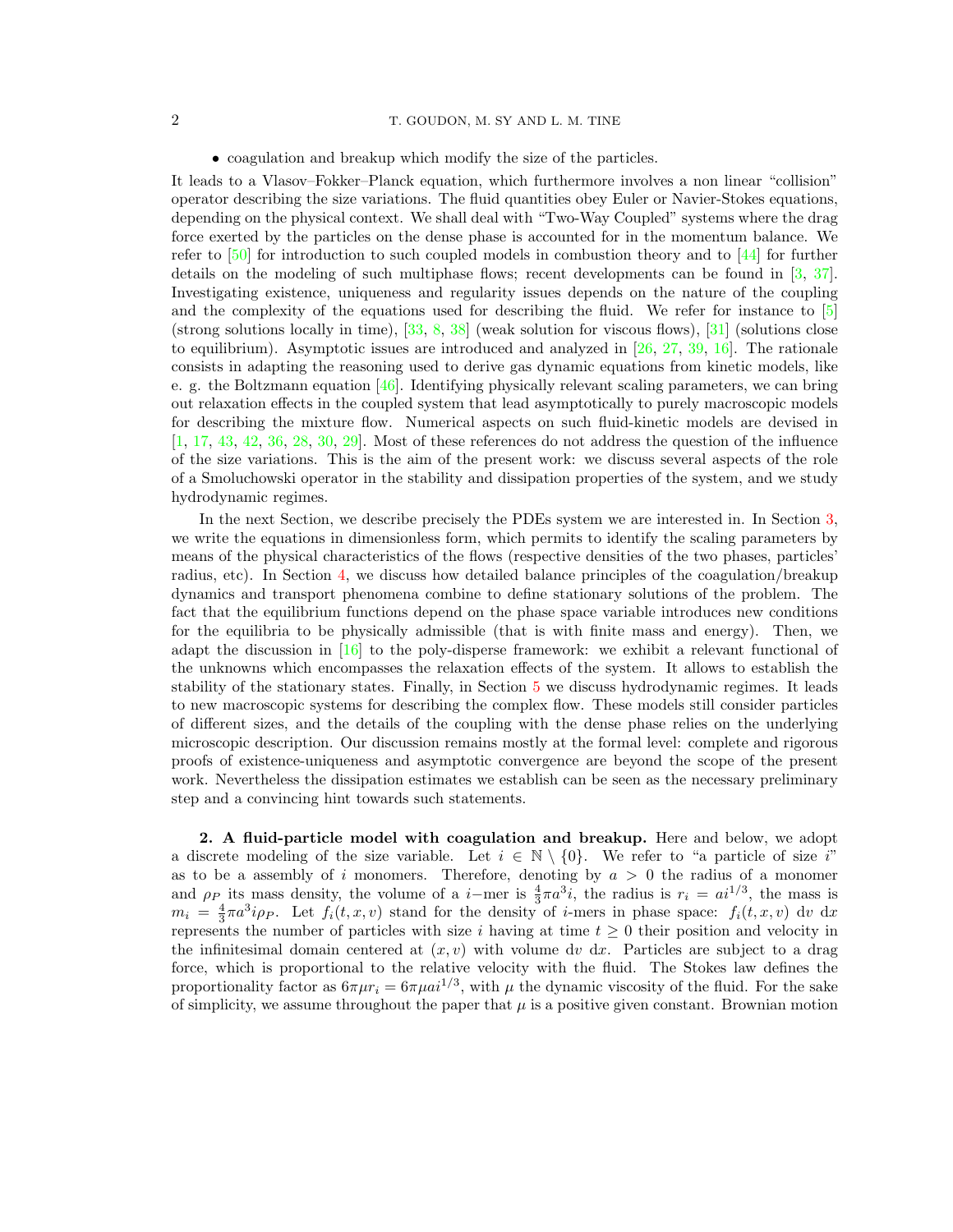produces velocity fluctuation, described by a diffusion operator with coefficient (Einstein formula)

$$
\frac{k\theta 6\pi \mu a i^{1/3}}{(\frac{4}{3}\pi a^3 i \rho_P)^2} = \frac{k\theta}{m_i} \frac{9\mu}{2\rho_P r_i^2},
$$

where k is the Boltzmann constant and  $\theta > 0$  the temperature of the fluid. Therefore,  $f_i$  satisfies the following equation

<span id="page-2-0"></span>(2.1) 
$$
\partial_t f_i + v \cdot \nabla_x f_i - \nabla_x \Phi \cdot \nabla_v f_i = \frac{9\mu}{2\rho_P r_i^2} \nabla_v \cdot \left( (v - u) f_i + \frac{k\theta}{m_i} \nabla_v f_i \right) + \frac{1}{\tau_c} Q_i(f).
$$

Note that

$$
\tau_i = \frac{m_i}{6\pi \mu r_i} = \frac{2\rho_P r_i^2}{9\mu} = i^{2/3} \tau_1, \quad \text{with } \tau_1 = \frac{2\rho_P a^2}{9\mu}
$$

has the dimension of time: this is the Stokes settling time, typical of the effect of the drag force on the i−particle. In the right hand side of [\(2.1\)](#page-2-0) the so–called (discrete) Smoluchowski operator Q describes binary coagulation and breakup and  $\tau_c$  is the characteristic time scale of the coagulation and breakup phenomena. The operator is defined by

$$
Q_i(f) = \frac{1}{2} \sum_{j=1}^{i-1} \kappa_{j,i-j} f_j f_{i-j} - \sum_{j=1}^{\infty} \kappa_{i,j} f_i f_j + \sum_{j=i+1}^{\infty} \sigma_{j-i,j} f_j - \frac{1}{2} \sum_{j=1}^{i-1} \sigma_{j,i-j} f_i
$$

according to the formation of  $(i + j)$ −mers from i-mers and j−mers  $(X_i + X_j \rightarrow X_{i+j})$  which occurs with a rate  $\kappa_{i,j}$  and the breakup of i−mers into smaller pieces with, assuming  $j < i$ , size j and  $i - j$  ( $X_i \rightarrow X_{i-j} + X_j$ ). As a specific case, the Becker-Döring operator restricts to the case where, for  $i \geq 2$ , the coefficients vanish but for  $j = 1$ : only monomers can be added to or removed from i–mers. Monomers are involved in all reactions so that the collision term  $Q_1$  has a different expression. More precisely, the Becker-Döring operator  $[6]$  casts as follows

<span id="page-2-1"></span>
$$
J_i(f) = \kappa_i f_i f_1 - \sigma_{i+1} f_{i+1},
$$
  
  $Q_i(f) = J_{i-1} - J_i$  for  $i \ge 2$  and  $Q_1(f) = -2J_1 - \sum_{i=2}^{\infty} J_i$ .

In this expression,  $\kappa_i$  is the rate of the coagulation reaction  $X_i + X_1 \to X_{i+1}$  and  $\sigma_{i+1}$  is the rate of the breakup  $X_{i+1} \to X_i + X_1$ . For a thorough presentation of the Smoluchowski and Becker-Döring operators, we refer to  $[20, 41]$  $[20, 41]$ . The effect of coagulation and breakup is to reduce the total number of particles but to maintain the total mass: at least formally, we have

(2.2) 
$$
\sum_{i=1}^{\infty} Q_i(f) \le 0, \qquad \sum_{i=1}^{\infty} i Q_i(f) = 0.
$$

Taking [\(2.2\)](#page-2-1) for granted, we obtain the following local mass conservation law

$$
\partial_t \left( \sum_{i=1}^{\infty} if_i \right) + v \cdot \nabla_x \left( \sum_{i=1}^{\infty} if_i \right) - \nabla_x \Phi \cdot \nabla_v \left( \sum_{i=1}^{\infty} if_i \right) = \sum_{i=1}^{\infty} \frac{9\mu}{2\rho_P r_i^2} \nabla_v \cdot \left( (v-u) if_i + \frac{k\theta}{m_i} \nabla_v if_i \right).
$$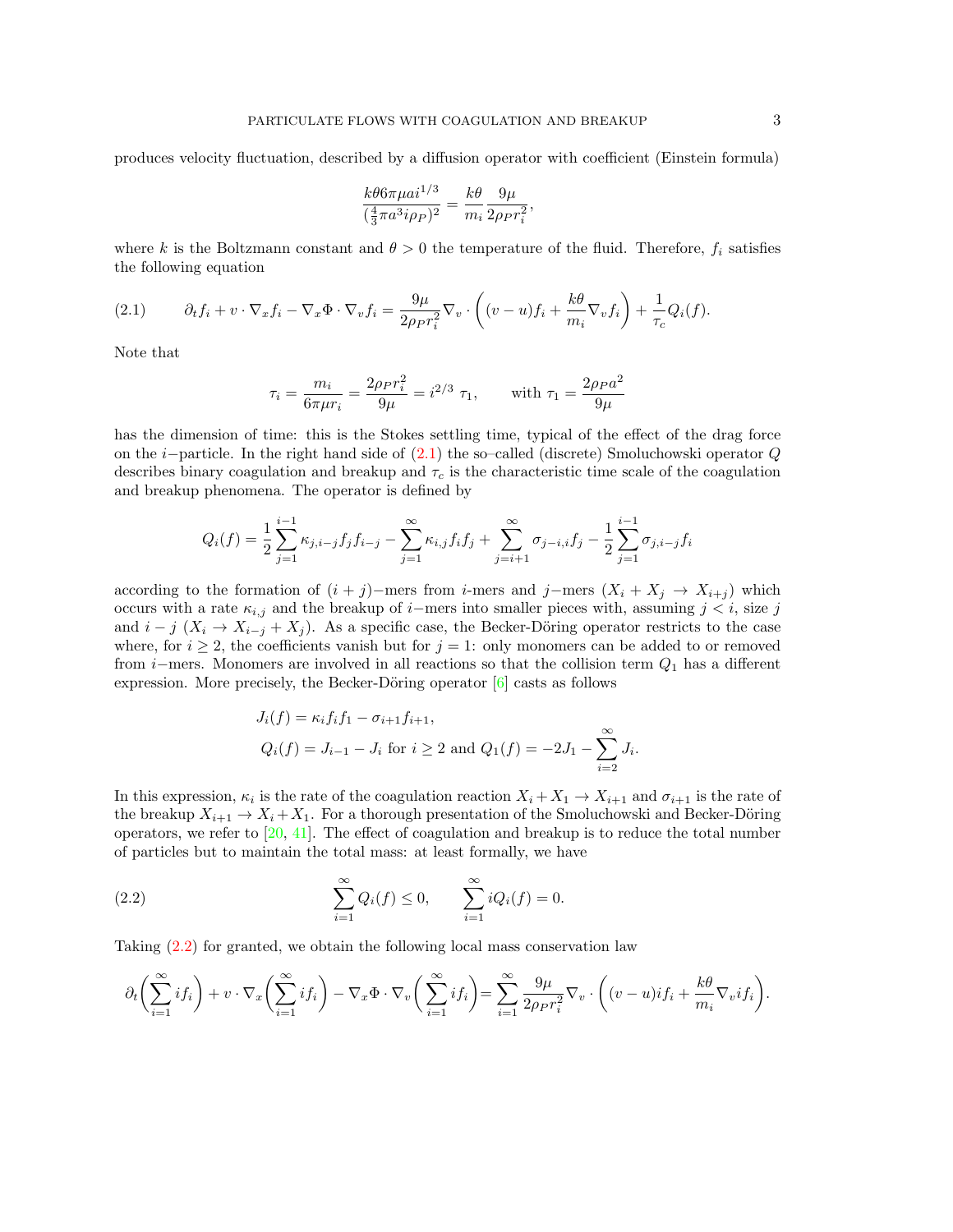The possibility of making these manipulations rigorous depends on the precise definition of the kinetic coefficients  $\kappa$  and  $\sigma$ . Indeed, many coagulation/breakup models are known to exhibit gelation phenomena, where the solution loses mass in finite time: for the homogeneous problem  $\partial_t f_i = Q_i(f)$ there are situations where a solution can be shown to exist for a given initial data  $(f_{\text{init},i})_{i \in \mathbb{N} \setminus \{0\}},$ but for some  $t_{gel} < \infty$ , we have  $\sum_i i f_i(t_{gel}) < \sum_i i f_{init,i}$ . It might appear in contradiction to [\(2.2\)](#page-2-1), but this phenomena is due to the fact that the sums in  $(2.2)$  can be recast under these circumstances as the difference of infinite quantities. To decide whether of not gelation occurs is the object of fine analysis; we refer to  $\lbrack 2 \rbrack$  for discussion on the Becker-Döring case, to  $\lbrack 24 \rbrack$  for an overview on this question and to [\[12\]](#page-18-18) for further results in non homogeneous cases, with particles subject to space-diffusion. Roughly speaking gelation can be avoided under restrictions on the growth of the coagulation coefficients, or assuming that fragmentation is strong enough compared to coagulation, see  $[24]$  for precise statements. To our knowledge the analysis of non homogeneous coagulationfragmentation equations and the occurrence of gelation in the framework of kinetic models is open. Throughout this work, we assume that gelation does not occur. Finally, let us mention that the size variation modeling we adopt is quite crude. In particular, the operators we consider only affect the size variable, but do not modify the energy of the interacting partners. A more intricate modeling is described e. g. in [\[3,](#page-18-5) Chapter 2].

The fluid is described by its density  $n(t, x)$  and velocity  $u(t, x)$  which obey the following mass conservation and momentum balance relations

<span id="page-3-0"></span>(2.3) 
$$
\partial_t n + \nabla_x \cdot (n u) = 0
$$

$$
\rho_F \partial_t (n u) + \rho_F \text{Div}_x (n u \otimes u) + \rho_F \alpha n \nabla_x \Phi + \nabla_x p - \mu \Delta_x u = 6\pi \mu \sum_{i=1}^{\infty} \int_{\mathbb{R}^3} (v - u) f_i r_i \, dv,
$$

where  $\rho_F > 0$  is a typical mass density for the fluid. It means that, given a subdomain  $\mathscr{O}$ , the integral  $\int_{\mathscr{O}} \rho_F n(t, x) dx$  gives the total mass of fluid enclosed in  $\mathscr{O}$  at time t. The definition relies here implicitly on the assumption that the fluid mass density does not vary too much over the observation scales. Note that the model belongs to the class of "Two-Way coupling" because both phase exerts an influence on the other through the drag force: the momentum equation takes into account the drag force exerted on the fluid, at a given position  $x$ , by the particles. By the way, the following observation is also worthwhile: integrating by parts, the right hand side of [\(2.3\)](#page-3-0) can be recast as

<span id="page-3-1"></span>(2.4) 
$$
- \sum_{i=1}^{\infty} m_i \times \frac{9\mu}{2\rho_P r_i^2} \int_{\mathbb{R}^3} v \nabla_v \cdot \left( (v - u) f_i + \frac{k\theta}{m_i} \nabla_v f_i \right) dv
$$

$$
= - \sum_{i=1}^{\infty} m_i \times \left( \frac{9\mu}{2\rho_P r_i^2} \int_{\mathbb{R}^3} v \nabla_v \cdot \left( (v - u) f_i + \frac{k\theta}{m_i} \nabla_v f_i \right) dv + \int_{\mathbb{R}^3} v Q_i(f) dv \right)
$$

as far as [\(2.2\)](#page-2-1) holds. In [\(2.3\)](#page-3-0), the coefficient  $\alpha \in \mathbb{R}$  takes into account the fact that the external force can act differently on the two phases, both in amplitude and direction. For the pressure, various options can be considered:

- *incompressible model* in which case p is the Lagrange multiplier associated to the divergencefree constraint  $\nabla_x \cdot u = 0$ ,
- compressible model which needs an equation of state. We can restrict our discussion to situations where the temperature is assumed to remain constant, at least as seen from the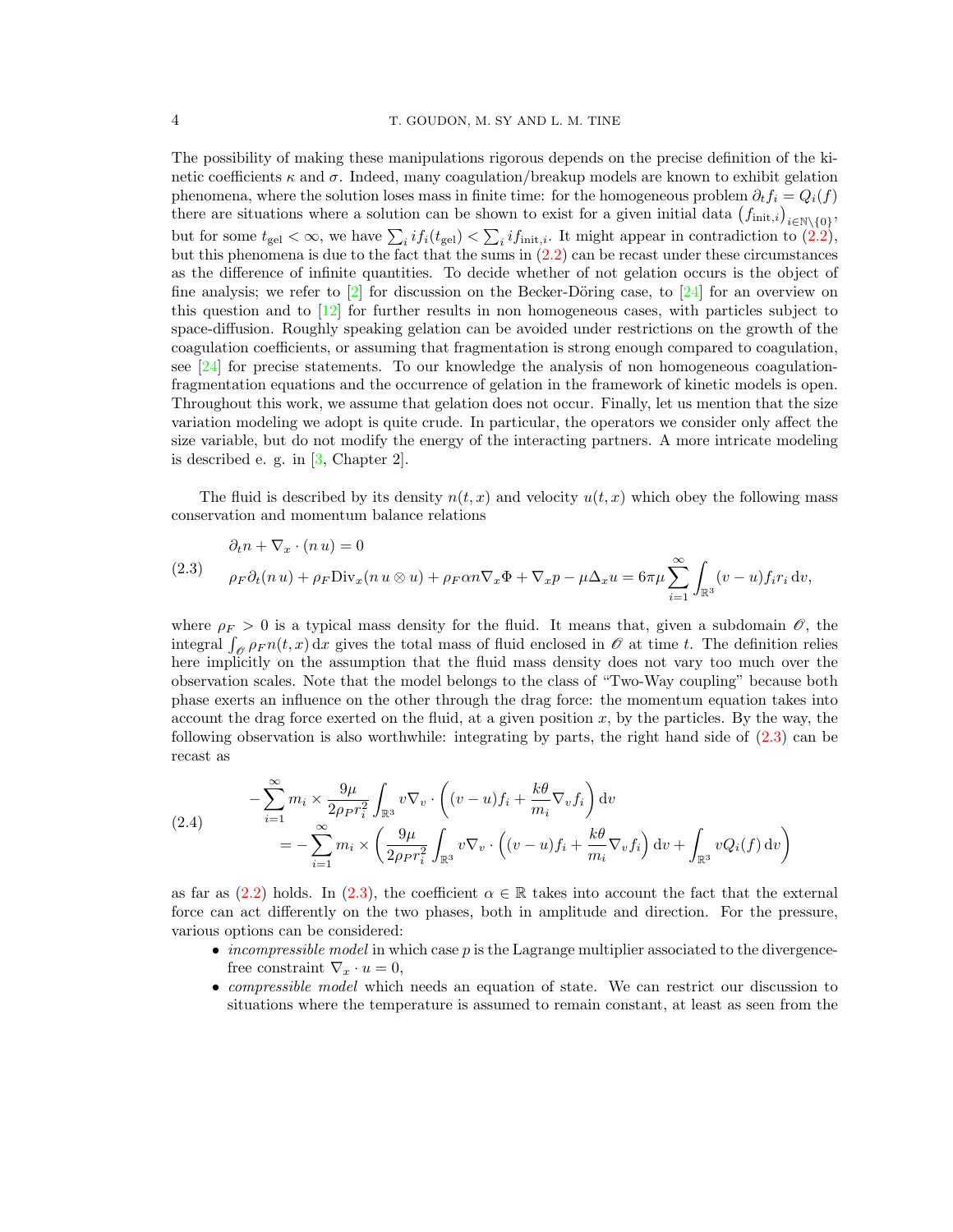particles. We disregard the energy equation and assume in such a case a simple relation  $p = p(n)$ ; the isothermal case corresponds to  $p(n) = n$ . More complete models incorporate energy exchanges, as discussed in [\[7,](#page-18-19) [28\]](#page-18-13), possibly including "turbulent" effects with  $k/\epsilon$ models  $[37]$  (and for further discussions on "turbulent" effects, we refer to  $[32, 29]$  $[32, 29]$ ): we set  $p = R\rho\theta$ , with R the perfect gas constant, and  $E = \frac{u^2}{2} + \frac{R\theta}{\gamma - 1}$ , the total energy, with  $\gamma > 1$ the adiabatic constant. Then, we have (2.5)

<span id="page-4-1"></span>
$$
\rho_P(\partial_t(nE) + \nabla_x \cdot ((nE + p)u) + \alpha nu \cdot \nabla_x \Phi) = 6\pi\mu \sum_{i=1}^{\infty} \int_{\mathbb{R}^3} r_i \frac{v^2}{2} \nabla_v \cdot ((v - u)f_i + \frac{k\theta}{m_i} \nabla_v f_i) dv.
$$

A remark similar to  $(2.4)$  then applies to the energy equation  $(2.5)$ .

<span id="page-4-0"></span>**3. Dimensionless equations.** Following  $[16]$ , we write the equations in dimensionless form. To this end, we need time and length scales  $L$  and  $T$  respectively, which defines the velocity unit  $U = L/T$ . Velocity fluctuations are measured by means of the thermal velocity

$$
V_{th} = \sqrt{\frac{k\bar{\theta}}{m_1}}
$$
 with  $m_1 = \frac{4}{3}\pi a^3 \rho_P$ , and  $\bar{\theta} > 0$  a reference temperature.

Denoting  $\cdot'$  dimensionless quantities, we set

- $t = Tt', x = Lx', v = V_{th}v',$
- $n(Tt', Lx') = n'(t', x'), u(Tt', Lx') = Uu'(t', x'),$

• 
$$
p(Tt', Lx') = \mathcal{P}p'(t', x'), f'_i(t', x', v') = \frac{4}{3}\pi a^3 V_{th}^3 f_i(Tt', Lx', V_{th}v'),
$$

where  $P$  stands for a suitable pressure unit. Since  $dv = V_{th}^3 dv'$ , for any given function  $\varphi$ , we have

$$
\int_{\mathbb{R}^3} \varphi(v) f_i(t, x, v) dv = \frac{1}{\frac{4}{3}\pi a^3} \int_{\mathbb{R}^3} \varphi(V_{th}v') f_i'(t', x', v') dv'.
$$

If the temperature is not assumed constant, we set similarly  $\theta(Tt', Lx') = \bar{\theta}\theta'(t', x')$ . For the external potential, we set  $\Phi(Lx') = \frac{\vartheta_s L}{\tau_1} \Phi'(x')$  where  $\vartheta_s$  has the dimension of velocity (for gravity driven flows, it is nothing but the Stokes settling velocity). We arrive at

$$
\frac{1}{T}\partial_{t'}(f'_i) + \frac{V_{th}}{L}v' \cdot \nabla_{x'}(f'_i) - \frac{\vartheta_s}{\tau_1 V_{th}} \nabla_{x'} \Phi' \cdot \nabla_{v'}(f_i) \n= \frac{1}{\tau_i} \nabla_{v'} \cdot \left( (v' - \frac{U}{V_{th}}u')f'_i + \frac{k\bar{\theta}}{m_i V_{th}^2} \theta' \nabla_{v'} f'_i \right) + \frac{1}{\tau_c} Q'_i(f'),
$$

with  $Q_i'(f') = Q_i(\frac{f}{\frac{4}{3}\pi a^3 V_{th}^3})$ . This is coupled to

$$
\frac{1}{T}\partial_{t'}n' + \frac{U}{L}\nabla_{x'} \cdot (n'u') = 0,
$$
\n
$$
\frac{U}{T}\partial_{t'}(n'u') + \frac{U^2}{L}\text{Div}_{x'}(n'u' \otimes u') + \alpha \frac{\vartheta_s}{\tau_1}n'\nabla_{x'}\Phi' + \frac{\mathcal{P}}{L\rho_F}\nabla_{x'}p'
$$
\n
$$
= \frac{\rho_P}{\tau_1 \rho_F} \sum_{i=1}^{\infty} \int_{\mathbb{R}^3} (V_{th}v' - Uu')f'_i i^{1/3} dv' + \frac{\mu U}{\rho_F L^2} \Delta_{x'}u'.
$$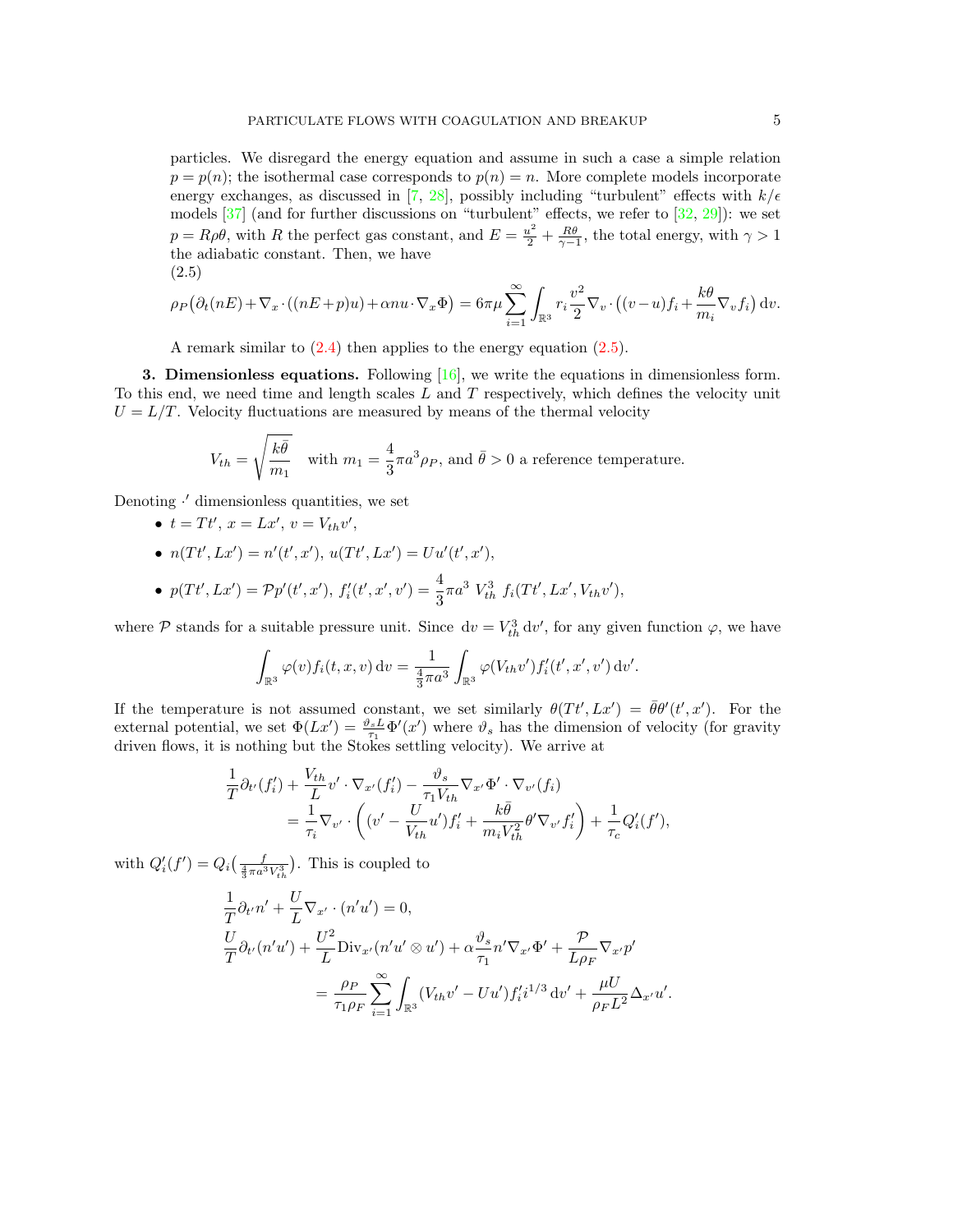(A similar work can be done considering the energy equation if necessary.) The system is governed by the following set of dimensionless parameters

$$
\beta = \frac{T}{L} V_{th} = \frac{V_{th}}{U}, \qquad \frac{1}{\varepsilon} = \frac{T}{\tau_1}, \qquad \eta = \frac{\vartheta_s T}{V_{th} \tau_1}, \qquad \chi = \frac{\mathcal{P} T}{\rho_F L U} = \frac{\mathcal{P}}{\rho_F U^2},
$$

together with the density ratio  $\rho_P / \rho_F$ . Finally, we obtain (dropping the prime marks)

<span id="page-5-1"></span>
$$
(3.1)\begin{cases} \partial_t f_i + \beta v \cdot \nabla_x f_i - \eta \nabla_x \Phi \cdot \nabla_v f_i = \frac{1}{\varepsilon} \frac{1}{i^{2/3}} \nabla_v \cdot \left( (v - \frac{1}{\beta} u) f_i + \frac{\theta}{i} \nabla_v f_i \right) + \frac{1}{\tau_c} Q_i(f), \\ \partial_t n + \nabla_x \cdot (n u) = 0, \\ \partial_t (n u) + \text{Div}_x(n u \otimes u) + \alpha \beta \eta n \nabla_x \Phi + \chi \nabla_x p = \frac{\rho_P}{\varepsilon \rho_F} \sum_{i=1}^{\infty} \int_{\mathbb{R}^3} (\beta v - u) f_i i^{1/3} dv + \mu \Delta_x u. \end{cases}
$$

Here,  $\mu$  and  $\tau_c$  stand for the rescaled and dimensionless version of the fluid viscosity and coagulation relaxation (that are, with the notation in physical units,  $\frac{\mu U}{\rho_F L^2}$  and  $\frac{T}{\tau_c}$ , respectively). Note that in many applications it is relevant to get rid of the diffusion term in the momentum equation  $(3.1)$ because the rescaled viscosity  $\mu$  is very small, hence dealing with the Euler equations instead of the Navier-Stokes system. In what follows the problem is considered on a domain  $\Omega$  where

- either  $\Omega = \mathbb{R}^3$ , in which case the analysis will rely on suitable confining assumption on the potential Φ,
- or  $\Omega$  is a smooth bounded subset in  $\mathbb{R}^3$ . In such a case the problem is completed by boundary conditions, for instance specular reflection for the particles and the no-slip condition  $u_{|\partial\Omega} =$ 0 for the fluid (or  $u \cdot \nu = 0$  on  $\partial\Omega$ , with  $\nu(x)$  the unit outward normal at  $x \in \partial\Omega$  when working with the Euler equations). For more intricate boundary conditions, see [\[16\]](#page-18-10).

The initial condition are denoted as follows

$$
f_i(t = 0, x, v) = f_{\text{init},i}(x, v),
$$
  $n(t = 0, x) = n_{\text{init}}(x),$   $u(t = 0, x) = u_{\text{init}}(x).$ 

For further purposes, let us set

$$
M_P = \sum_{i=1}^{\infty} \int_{\Omega} \int_{\mathbb{R}^3} i f_i \, \mathrm{d}v \, \mathrm{d}x, \qquad M_F = \int_{\Omega} n \, \mathrm{d}x
$$

which are thus conserved quantities (as far as we assume that gelation does not occur).

<span id="page-5-0"></span>4. Equilibria, dissipation and relative entropies. In this section we wish to exhibit some conservation and dissipation properties satisfied by the model. These dissipation properties will induce the existence of equilibrium solutions and their stability; they also provide the basic estimates needed for the analysis of the system.

4.1. Detailed balance equilibria; dissipation properties of the coagulation/breakup **operator.** First of all, we are interested in sequences of size distributions  $\{\mathcal{M}_1,\mathcal{M}_2,\ldots\}$  which make the coagulation/breakup operator vanish. We thus recall the material on the homogeneous problem, with unknowns that do not depend on the phase space variables  $x, v$ . We shall study later the new conditions introduced by taking into account the transport operator. The condition  $Q_i(\mathcal{M}) = 0$  is realized when we impose

<span id="page-5-2"></span>(4.1) 
$$
\kappa_{i,j} \mathscr{M}_i \mathscr{M}_j = \sigma_{i,j} \mathscr{M}_{i+j} \quad \text{for any } i, j \geq 1.
$$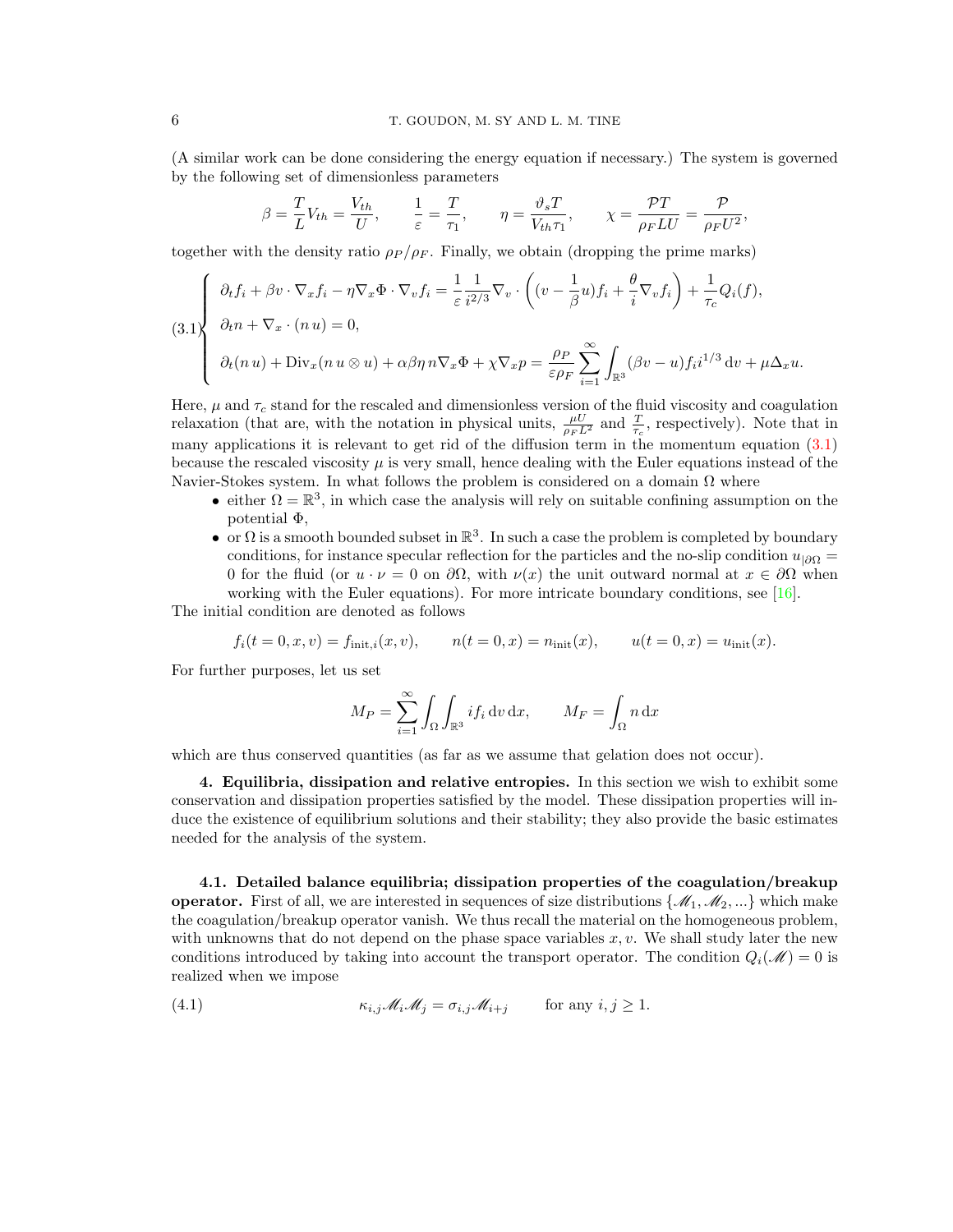A solution of [\(4.1\)](#page-5-2), if it exists, is referred to as a "detailed balance equilibrium". Given a detailed balance equilibrium, we set

<span id="page-6-0"></span>(4.2) 
$$
\mathscr{L}(f) = \sum_{i=1}^{\infty} f_i \left( \ln \left( \frac{f_i}{\mathscr{M}_i} \right) - 1 \right).
$$

When dealing with the free coagulation-breakup problem (e. g. without coupling inducing space dependence of the solution)  $\mathscr L$  plays the role of a Lyapounov functional for the underlying infinite system of ODEs. We refer to  $\left[2, 13, 14, 20, 34, 35, 47\right]$  $\left[2, 13, 14, 20, 34, 35, 47\right]$  $\left[2, 13, 14, 20, 34, 35, 47\right]$  $\left[2, 13, 14, 20, 34, 35, 47\right]$  $\left[2, 13, 14, 20, 34, 35, 47\right]$  $\left[2, 13, 14, 20, 34, 35, 47\right]$  $\left[2, 13, 14, 20, 34, 35, 47\right]$  $\left[2, 13, 14, 20, 34, 35, 47\right]$  $\left[2, 13, 14, 20, 34, 35, 47\right]$  $\left[2, 13, 14, 20, 34, 35, 47\right]$  $\left[2, 13, 14, 20, 34, 35, 47\right]$  for thorough details on the role of the detailed balance assumption and the functional [\(4.2\)](#page-6-0) in the analysis of coagulation-fragmentation phenomena and of the large time behavior of the solutions.

Using  $(4.1)$  with  $j = 1$  leads to a recursion formula for defining the equilibria. In turn, detailed balance equilibria can be parametrized by the monomers concentration  $\mathcal{M}_1$  as follows:

$$
\mathcal{M}_i = \mathcal{Q}_i \ (\mathcal{M}_1)^i \text{ where } \mathcal{Q}_1 = 1 \ , \ \mathcal{Q}_i = \prod_{j=1}^{i-1} \frac{\kappa_{j,1}}{\sigma_{j,1}} \text{ for } i > 1.
$$

In the sequel, we assume the existence of detailed balance equilibria. In order to define equilibria with finite mass, it is natural to further request that

the radius of convergence 
$$
Z_{\star}
$$
 of the series  $z \mapsto \sum_{i=1}^{\infty} i \mathcal{Q}_i z^i$  is > 0.

Note that  $Z_{\star}$  may be finite or not, which strongly influences the large time asymptotics, see [\[2,](#page-18-16) [13,](#page-18-20) [14,](#page-18-21) [20,](#page-18-15) [34,](#page-19-18) [35,](#page-19-19) [47\]](#page-19-20). The saturation density is defined by

$$
\varrho_\star=\sum_{i=1}^\infty i\mathscr{Q}_iZ_\star^i\in(0,\infty].
$$

Observe that, given  $0 < \rho < \varrho_{\star}$ , there exists a unique detailed balance equilibrium, characterized by  $0 < \mathcal{M}_1 < Z_*$  and the relation  $\sum_{i=1}^{\infty} i \mathcal{Q}_i \mathcal{M}_1^i = \rho$ . Finally, the key observation which makes [\(4.2\)](#page-6-0) a relevant functional for studying the coagulation/breakup dynamics, is simply that

$$
\sum_{i=1}^{\infty} Q_i(f) \ln \left( \frac{f_i}{\mathcal{M}_i} \right) \le 0,
$$

and this entropy dissipation term vanishes iff  $f_i = M_i$ .

4.2. Detailed balance and stationary solutions. Let us now adapt the discussion to particles' distributions depending on the phase space variable  $(x, v)$ . We search for stationary solutions  $n_S(x)$ ,  $u_S = 0$ ,  $\tilde{\mathcal{M}_i}(x, v)$  of [\(3.1\)](#page-5-1). Making the coagulation/breakup term vanish still leads to [\(4.1\)](#page-5-2), while we have additionally

$$
(\beta v \cdot \nabla_x - \eta \nabla_x \Phi \cdot \nabla_v) \tilde{\mathscr{M}_i} = 0 \text{ and } \nabla_v \cdot \left( v \tilde{\mathscr{M}_i} + \frac{\theta}{i} \nabla_v \tilde{\mathscr{M}_i} \right) = \frac{\theta}{i} \nabla_v \cdot \left( e^{-i \frac{v^2}{2\theta}} \nabla_v \left( \frac{\tilde{\mathscr{M}_i}}{e^{-i \frac{v^2}{2\theta}}} \right) \right) = 0.
$$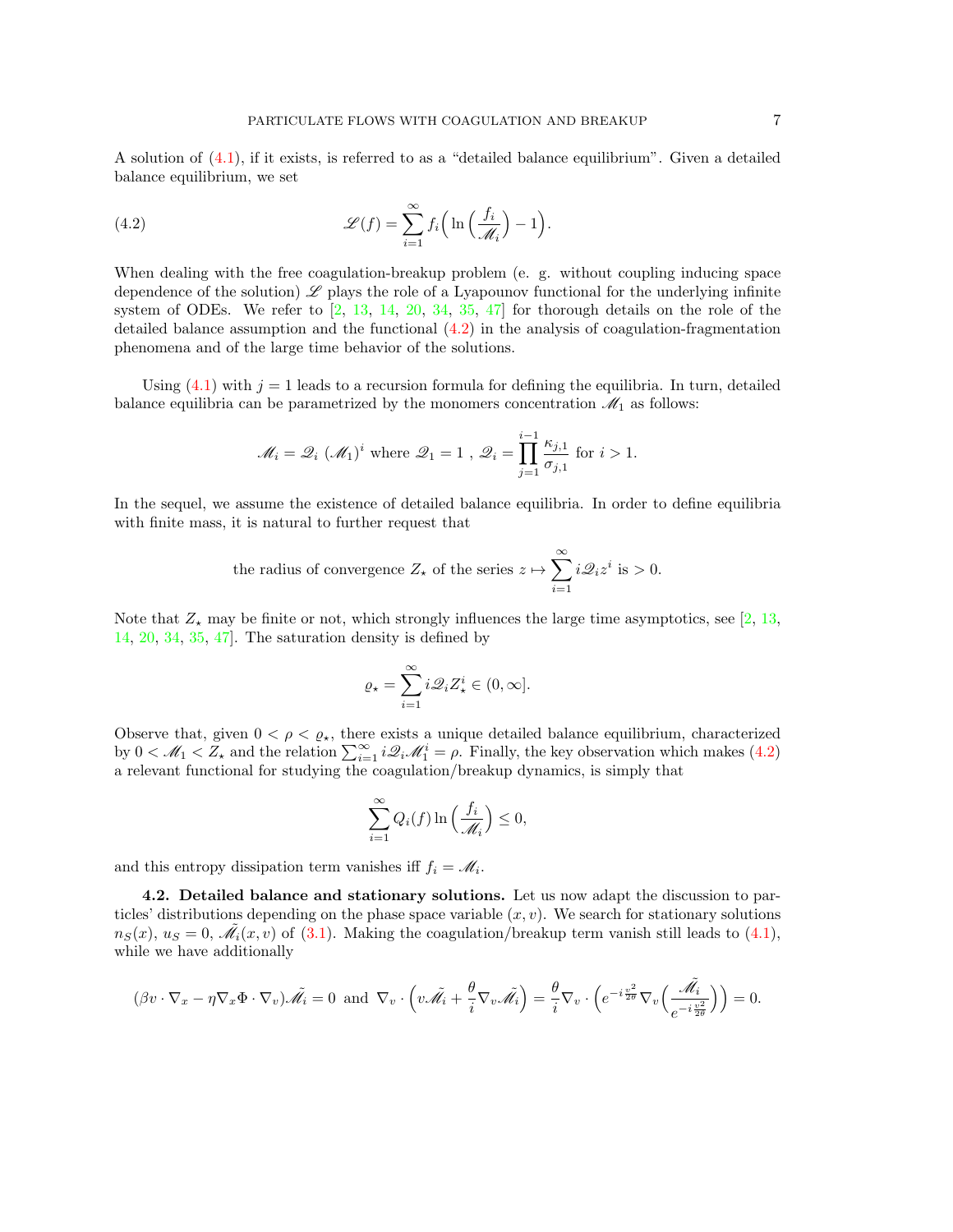These two last relations determine how  $\tilde{\mathcal{M}}_i$  depends on the variables x and v. We arrive at

(4.3) 
$$
\tilde{\mathcal{M}}_i(x,v) = \mathcal{Q}_i \left( \tilde{\mathcal{M}}_1(x,v) \right)^i, \qquad \tilde{\mathcal{M}}_1(x,v) = \omega \exp \left( -\frac{v^2}{2\theta} - \frac{\eta}{\beta} \frac{\Phi(x)}{\theta} \right).
$$

It can be convenient to rewrite

$$
\tilde{\mathcal{M}_i}(x, v) = \mathcal{M}_i \exp\left(-i\frac{v^2}{2\theta} - i\frac{\eta}{\beta}\frac{\Phi(x)}{\theta}\right)
$$

where  $\mathcal{M}_i = \mathcal{Q}_i \omega^i$  is an equilibrium for the homogeneous equation. The dependence of the equilibrium with respect to  $x$  and  $v$  introduces new conditions to define certain physical quantities.

In order to guaranty the finiteness of the mass and energy of the equilibrium, we need to assume that the potential  $\Phi$  fulfills the following confinement conditions

(HC0)  $\Phi$  is bounded from below: there exists  $C \in \mathbb{R}$  such that  $\Phi(x) \geq C$  holds a.e.  $\Omega$ .  $(HC1)$   $x \mapsto e^{-\eta \Phi(x)/(\beta \theta)} \in L^1(\Omega)$ .  $(HC2)$   $x \mapsto \Phi(x)e^{-\eta \Phi(x)/(\beta \theta)} \in L^1(\Omega)$ .

The total mass of such an equilibrium is now defined as

$$
\sum_{i=1}^{\infty} \int_{\Omega} \int_{\mathbb{R}^3} i \tilde{\mathscr{M}_i}(x, v) \, dv \, dx = (2\pi \theta)^{3/2} \sum_{i=1}^{\infty} \frac{\mathscr{Q}_i \Gamma_i}{\sqrt{i}} \omega^i
$$

where we denote from now on  $\Gamma_i = \int_{\Omega} e^{-i\eta \Phi(x)/(\beta \theta)} dx$ . By (HC0) and (HC1), the  $\Gamma_i$ 's are finite. Therefore, we introduce  $\omega_\star > 0$  as to be the radius of convergence of the series  $\sum_{i=1}^{\infty} \frac{\mathscr{Q}_i \Gamma_i}{\sqrt{i}} z^i$  and we set

$$
M_{P\star} = (2\pi\theta)^{3/2} \sum_{i=1}^{\infty} \frac{\mathscr{Q}_i \Gamma_i}{\sqrt{i}} \omega_\star^i \in (0, \infty].
$$

Clearly, for any  $0 \leq M_P \leq M_{P<sub>+</sub>}$ , there exists a unique  $\omega$  such that the equilibrium parametrized by  $\omega$  has total mass  $M_P$ . Observe that, for a given set of kinetic coefficients,  $\omega_* \neq \rho_*$  (for instance when the  $\Gamma_i$ 's are bounded, we have  $\omega_\star \geq \rho_\star$ ). Similarly, the total energy of an equilibrium is defined as the sum of the kinetic and potential energies, that is

$$
\sum_{i=1}^{\infty} \int_{\Omega} \int_{\mathbb{R}^3} i \left( \beta \frac{v^2}{2} + \eta \Phi(x) \right) \tilde{\mathscr{M}_i} \, dv \, dx = (2\pi \theta)^{3/2} \sum_{i=1}^{\infty} \mathscr{Q}_i \omega^i \left( \beta \frac{3\theta}{2} \frac{\Gamma_i}{i^{3/2}} + \eta \frac{\tilde{\Gamma}_i}{\sqrt{i}} \right)
$$

with  $\tilde{\Gamma}_i = \int_{\Omega} \Phi(x) e^{-i\eta \Phi(x)/(\beta \theta)} dx$ .

We turn briefly to the stationary solution  $n<sub>S</sub>$ , recalling the material from [\[16\]](#page-18-10). Note that the bulk velocity of the equilibrium functions  $\mathcal{M}_i$  vanishes:  $\int v \mathcal{M}_i dv = 0$ . In turn, at equilibrium with  $u<sub>S</sub> = 0$ , the exchange term in [\(3.1\)](#page-5-1) vanishes. For the sake of concreteness, we detail the computations for a compressible model, assuming that the pressure is defined by a simple law  $p : n \mapsto p(n)$ . The function p is required to satisfy:

(HP1)  $p : \mathbb{R}_+ \to \mathbb{R}_+$  is continuous, of class  $C^2$  on  $]0, \infty[$ , it is increasing and verifies  $p(0) = 0$ . (HP2) We set  $h(n) := \int_1^n$  $p'(s)$  $\frac{(s)}{s}$  ds (enthalpy function) for  $n \in ]0,\infty[$  and we assume  $h \in L^1_{loc}([0,\infty[).$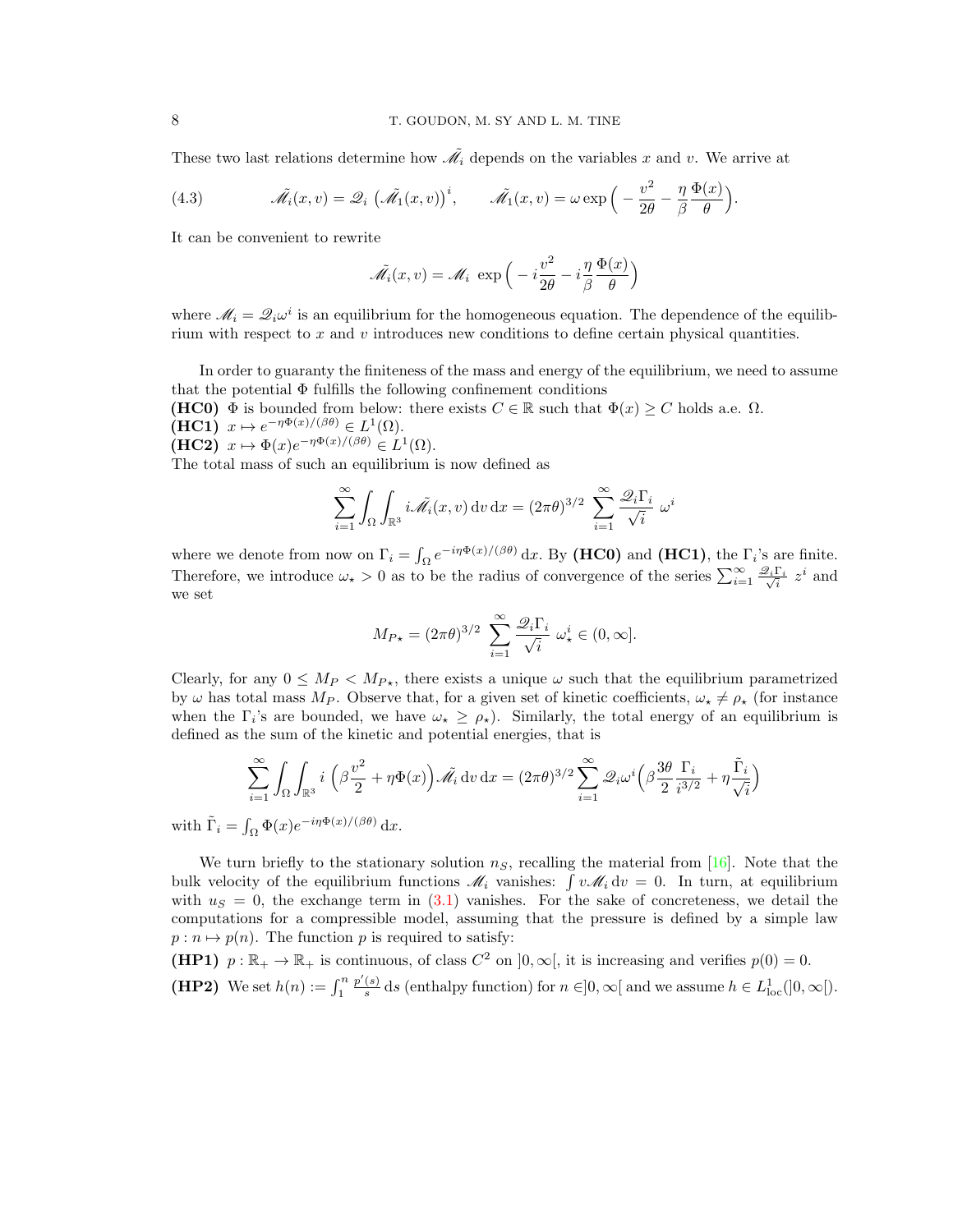Owing to  $(HP1)-(HP2)$ , we can introduce

$$
\Pi : n \in [0, \infty[ \longmapsto \int_0^n h(s) \, ds \in \mathbb{R}
$$

which can be interpreted as an internal energy. We have  $\Pi'(n) = h(n)$  and  $n\Pi''(n) = p'(n)$ for any  $n \in \mathbb{R}_+$ , while  $\Pi(0) = \Pi'(1) = 0$ . For instance, in the isothermal case,  $p(n) = n$  and  $\Pi(n) = n \ln(n) - n$ , and in the isentropic case  $p(n) = n^{\gamma}$  for some  $\gamma > 1$ , and  $\Pi(n) = \frac{n^{\gamma} - \gamma n}{\gamma - 1}$ .

At equilibrium, the fluid equation degenerates to

$$
\Pi'(n_S(x)) = h(n_S(x)) = Z - \frac{\alpha \beta \eta}{\chi} \Phi(x)
$$

where  $Z$  is a normalizing constant. Let us introduce the generalized inverse of  $h$ 

$$
\Upsilon : \mathbb{R} \to [0, \infty], \quad \Upsilon(s) = \begin{cases} 0 & \text{for} \quad s \le h(0+), \\ h^{-1}(s) & \text{for} \quad h(0+) < s < h(\infty), \\ \infty & \text{for} \quad h(\infty) \le s, \end{cases}
$$

and set  $n_S(x) = \Upsilon \left( Z - \frac{\alpha \beta \eta}{\chi} \Phi(x) \right)$ . The constant Z is defined by the mass condition  $M_F =$  $\int_{\Omega} n_{\text{init}} \, dx = \int_{\Omega} n_S \, dx$ . Again, the definition needs that some requirements on the potential and the pressure law are fulfilled:

- (HC3)  $\Phi \in W^{1,1}(\Omega)$  if  $\Omega$  is bounded, or  $\Phi \in W^{1,1}_{loc}(\Omega)$  otherwise.
- (HC4)  $\alpha\Phi$  is bounded from below on  $\Omega$ : there exists  $C \in \mathbb{R}$  such that  $\alpha\Phi(x) \geq C$  a.e.  $x \in \Omega$ .
- (HC5)  $\alpha \Phi$  is coercive on  $\Omega$ : for any  $A \in \mathbb{R}$  the set  $\{x \in \Omega | \alpha \Phi(x) \leq A\}$  is bounded.
- (HC6) Consider the family of functions  $n_Z(x) = \Upsilon\left(Z \frac{\alpha\beta\eta}{\chi}\Phi(x)\right)$ , parametrized by  $Z \in \mathbb{R}$ . We suppose the existence of some  $Z \in \mathbb{R}$  such that  $n_Z \in L^1_+(\Omega)$ . Hence, we define  $\zeta_* =$  $\sup\{Z \in \mathbb{R} | n_Z \in L^1(\Omega)\}.$
- (HC7) For  $Z \in (-\infty, \zeta_*)$ , we denote  $TM(Z) = \int_{\Omega} n_Z(x) dx$ . Clearly  $Z \mapsto TM(Z)$  is strictly increasing. We denote  $M_{F*} = \lim_{Z \to \zeta_*} TM(Z)$ . Hence, for any  $M_F \in (0, M_{F*})$ , there exists a unique normalization constant  $Z_{M_F}$  such that the associated equilibrium  $n_S$  is well defined and has mass  $M_F$ .
- (HC8) To a non negative integrable function n we associate the quantity, that belongs to  $\mathbb{R}\cup\{\infty\}$ ,

(4.4) 
$$
E_F(n) = \begin{cases} \int_{\Omega} \left( \frac{\alpha \beta \eta}{\chi} n \Phi + \Pi^+(n) \right) dx - \int_{\Omega} \Pi^-(n) dx & \text{if } \Pi^-(n) \in L^1(\Omega) \\ \infty & \text{otherwise.} \end{cases}
$$

The equilibrium  $n<sub>S</sub>$  is required to have finite free energy. Thus, we further assume:  $E_F(n_Z) < \infty$  and  $\Pi^-(n_Z) \in L^1(\Omega)$  for any  $Z \in (-\infty, \zeta_*)$ .

- REMARK 1. In order to clarify this set of assumptions, let us discuss relevant examples:
- If  $h(0^+) > -\infty$  and  $h(\infty) = \infty$ , then hypotheses (HC5)-(HC7) are trivially satisfied with  $M_{F*} = \infty$ . This is the case assuming the polytropic gas law  $p(n) = n^{\gamma}$ , for some  $\gamma > 1$ , which yields

$$
\Upsilon(s) = \left( \left[ \frac{\gamma - 1}{\gamma} s + 1 \right]^+ \right)^{1/(\gamma - 1)}.
$$

.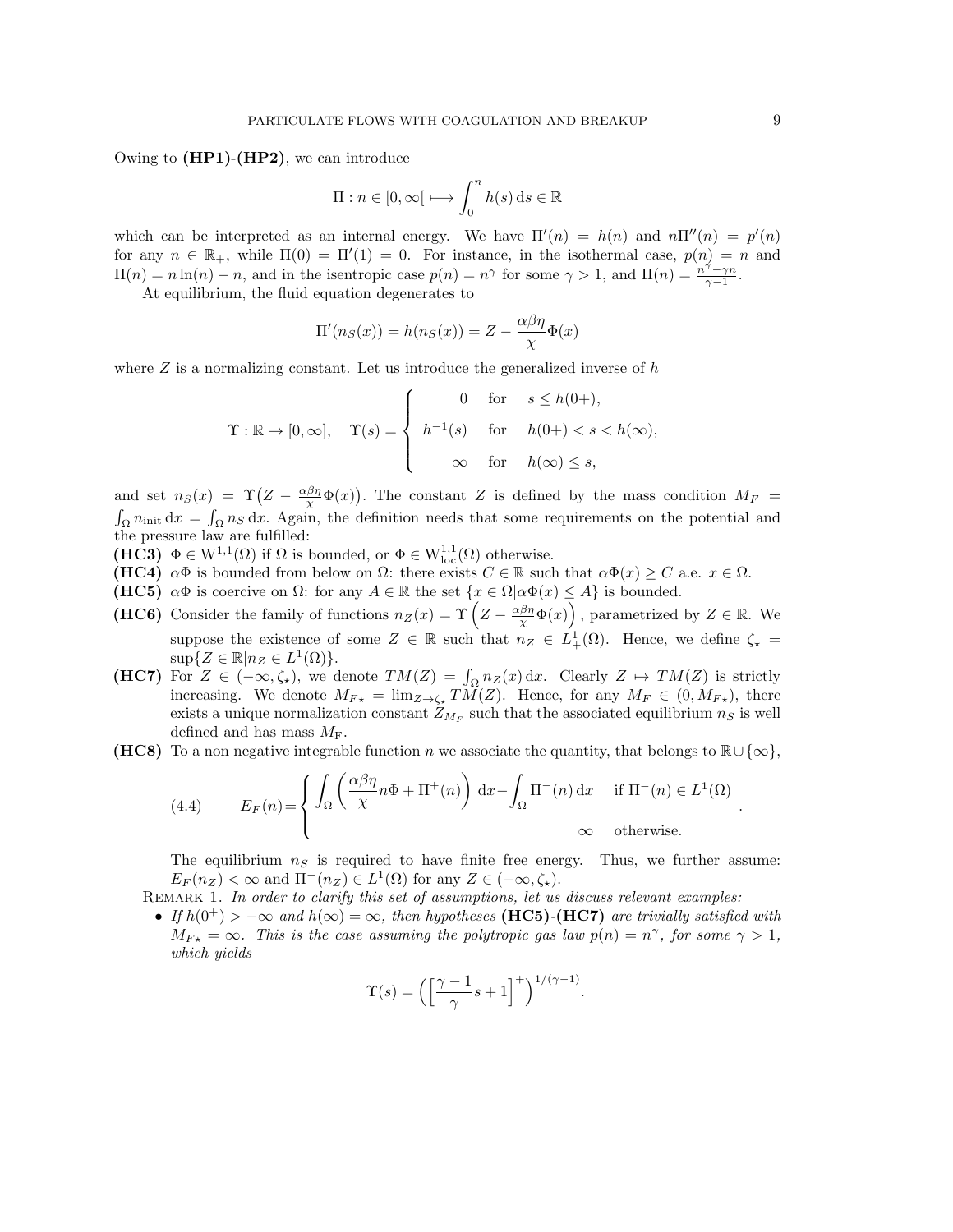• If  $h(0^+) = -\infty$  and  $h(\infty) = \infty$ , then  $M_{F_{\star}} = \infty$ . This is the case for an isothermal fluid  $p(n) = n$ : (HC5)-(HC7) are equivalent to (HC1)-(HC2) and  $\Upsilon(s) = e^s$ .

• When  $\Omega$  is bounded and  $\Phi$  is bounded the conditions (HC3)-(HC7) are trivially satisfied. The equilibrium  $n<sub>S</sub>$  can be interpreted has a minimizer of the functional  $E<sub>F</sub>$ , under the con-

straint of prescribed mass: the following result is proven in [\[18,](#page-18-22) Proposition 5, Lemma 6].

PROPOSITION 4.1. Assuming the conditions  $(HP1)-(HP2)$  on the pressure and the conditions **(HC0)-(HC8)** on the potential, then the functional  $E_F(n)$  has a unique minimizer in the set of non negative integrable functions with total fluid mass  $M_F$  given by

(4.5) 
$$
n_S(x) = \Upsilon \left( Z_{M_F} - \frac{\alpha \beta \eta}{\chi} \Phi(x) \right).
$$

Moreover:

(4.6) 
$$
E_F(n) - E_F(n_S) \ge \int_{\Omega} \left[\Pi(n) - \Pi(n_S) - \Pi'(n_S)(n - n_S)\right](x) dx
$$

holds, with equality if and only if

<span id="page-9-1"></span><span id="page-9-0"></span>
$$
\frac{\alpha\beta\eta}{\chi}\Phi(x) + h(n(x)) = Z_{M_F}, \quad \text{for almost all } x \in \Omega \text{ (that is } n = n_S).
$$

4.3. Dissipation and stability properties of the fluid–particles system. We are now in position to derive the crucial dissipation estimate satisfied by the system [\(3.1\)](#page-5-1). We restrict to the case where [\(3.1\)](#page-5-1) is closed by the pressure law  $p = p(n)$ , the temperature  $\theta > 0$  in the Fokker–Planck term being fixed; we assume without loss of generality that the units are such that  $\theta = 1$ .

<span id="page-9-3"></span>THEOREM 4.2. We assume that the conditions  $(HP1)-(HP2)$  and  $(HC0)-(HC8)$  are fulfilled. We suppose that

(4.7) 
$$
\frac{\rho_P}{\rho_F} = \frac{1}{\beta^2}, \quad \eta = \beta, \quad \theta = 1
$$

holds. Let  $\mathcal{M}_i = \mathcal{Q}_i(\mathcal{M}_1)^i$ , with  $\mathcal{M}_1 > 0$ , be a detailed balance equilibrium of the coagulation/breakup operator. We define the following free energy functionals, associated respectively to the particles and to the fluid

<span id="page-9-2"></span>
$$
\mathcal{F}_P(f) = \sum_{i=1}^{\infty} \int_{\Omega} \int_{\mathbb{R}^3} \left( f_i \left( \ln \left( \frac{f_i}{\mathcal{M}_i} \right) - 1 \right) + i \frac{v^2}{2} f_i + i \Phi f_i \right) dv \, dx,
$$

$$
\mathcal{F}_F(n, u) = \int_{\Omega} \left( n \frac{|u|^2}{2} + \chi \Pi(n) + \alpha \beta^2 n \Phi \right) dx.
$$

Then, the total free energy  $\mathcal{F}(f,n,u) = \mathcal{F}_P(f) + \mathcal{F}_F(n,u)$  is dissipated: solutions of [\(3.1\)](#page-5-1) satisfy

<span id="page-9-4"></span>(4.8) 
$$
\frac{\mathrm{d}}{\mathrm{d}t} \mathcal{F}(f, n, u) + \mu \int_{\Omega} |\nabla_x u|^2 \, \mathrm{d}x + \frac{1}{\varepsilon} \sum_{i=1}^{\infty} \int_{\Omega} \int_{\mathbb{R}^3} \left| (v - \frac{1}{\beta} u) \sqrt{i^{1/3} f_i} + \frac{1}{i^{5/6}} \frac{\nabla_v f_i}{\sqrt{f_i}} \right|^2 \mathrm{d}v \, \mathrm{d}x
$$

$$
= \frac{1}{\tau_c} \sum_{i=1}^{\infty} \int_{\Omega} \int_{\mathbb{R}^3} Q_i(f) \ln \left( \frac{f_i}{\mathcal{M}_i} \right) \mathrm{d}v \, \mathrm{d}x \le 0.
$$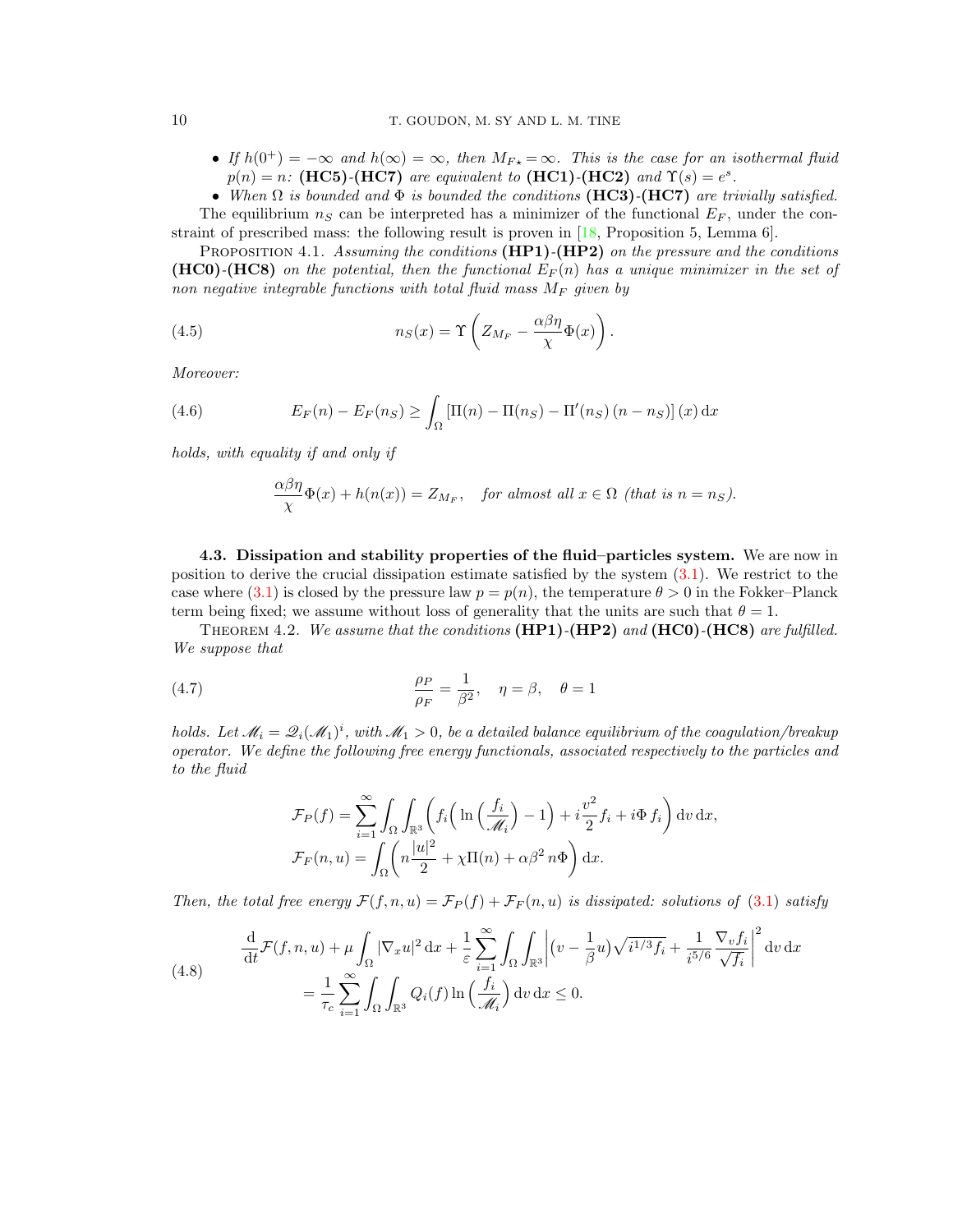Remark that  $\mathcal{F}_F$  can be rewritten by means of the functional  $E_F$ 

$$
\mathcal{F}_F(n(t), u(t)) = \int_{\Omega} n \frac{|u|^2}{2} dx + \chi (E_F(n) - E_F(n_S)) + \chi E_F(n_S).
$$

However, we notice that the right-hand side of  $(4.6)$  is positive and equal to zero iff  $n = n<sub>S</sub>$ , so that we can set, with  $u<sub>S</sub> = 0$ ,

$$
RE_F((n, u)|(n_S, u_S)) = \int_{\Omega} n \frac{|u|^2}{2} dx + \chi (E_F(n) - E_F(n_S))
$$

and consider it as a relative entropy, that is a functional that controls the distance from the pair  $(n(t), u(t))$  to the equilibrium solution  $(n<sub>S</sub>, u<sub>S</sub> = 0)$ . Similarly, when the total mass  $M<sub>P</sub>$  is subcritical the free energy  $\mathcal{F}_P$  can be interpreted as a relative entropy with respect to the equilibrium having the same mass. In turn, we can establish a non linear stability statement.

<span id="page-10-0"></span>COROLLARY 4.3. We assume that  $0 < M_P \le M_{P*}$  and we denote

$$
\tilde{\mathscr{M}}_i(x,v) = \omega^i \mathscr{Q}_i \exp\left(-i\frac{v^2}{2} - i\Phi(x)\right)
$$

the equilibrium with total mass  $M_P$ . Therefore, we set

$$
RE_P(f|\tilde{\mathscr{M}}) = \sum_{i=1}^{\infty} \int_{\Omega} \int_{\mathbb{R}^3} \left( f_i \ln \left( \frac{f_i}{\tilde{\mathscr{M}}_i} \right) - f_i + \tilde{\mathscr{M}}_i \right) \mathrm{d}v \, \mathrm{d}x = \mathcal{F}_P(f) + (2\pi)^{3/2} \sum_{i=1}^{\infty} \frac{\Gamma_i \mathscr{Q}_i}{i^{3/2}} \omega^i.
$$

Let  $n_S$  be the equilibrium state defined by [\(4.5\)](#page-9-1) with mass  $M_F$ . Then, for any  $\delta > 0$ , there exits  $\kappa > 0$  such that if initially  $RE_P(f_{\text{init}}|\mathscr{M})+RE_F((n_{\text{init}}, u_{\text{init}})|(n_S, 0)) \leq \kappa$  holds, then, for any  $t \geq 0$ , the solution satisfies

$$
\sum_{i=1}^{\infty} \int_{\Omega} \int_{\mathbb{R}^3} |f_i(t, x, v) - \tilde{\mathcal{M}_i}(x, v)| \, \mathrm{d}v \, \mathrm{d}x \le \delta, \quad \int_{\Omega} |n(t, x) - n_S(x)| \, \mathrm{d}x \le \delta, \quad \int_{\Omega} n \frac{|u|^2}{2} \, \mathrm{d}x \le \delta.
$$

Corollary [4.3](#page-10-0) follows exactly as in [\[16\]](#page-18-10), once the entropy dissipation has been established. These arguments go back to  $[10, 22, 45]$  $[10, 22, 45]$  $[10, 22, 45]$  $[10, 22, 45]$  to which we refer for further details. The crucial step is the identification of the relative entropies  $RE_P$  and  $RE_F$ , which are the appropriate tools to evaluate how far the solution is from the equilibrium. The remarkable fact we bring out here is that structure properties are preserved when dealing with polydisperse solutions and the entropy dissipation still holds.

REMARK 2. Similar conclusions hold for incompressible models or models including the energy equation. We restrict the discussion to the free space problem, but it applies to problems set on a domain with suitable boundary conditions, say no-slip boundary condition for the velocity u, and specular reflection of the particles; for more intricate reflection operator we refer to  $[16]$ .

REMARK 3. The condition [\(4.7\)](#page-9-2) might look a bit arbitrary and artificial; it is adopted for notational convenience only in order not to keep track of complicated coefficients in the energy balance. The value of  $\theta$  and of the ratio  $\eta/\beta$  and  $\beta^2 \rho_P/\rho_F$  can be fixed arbitrarily, just adapting accordingly the definition of the free energy. Similarly, when discussing the hydrodynamic regimes,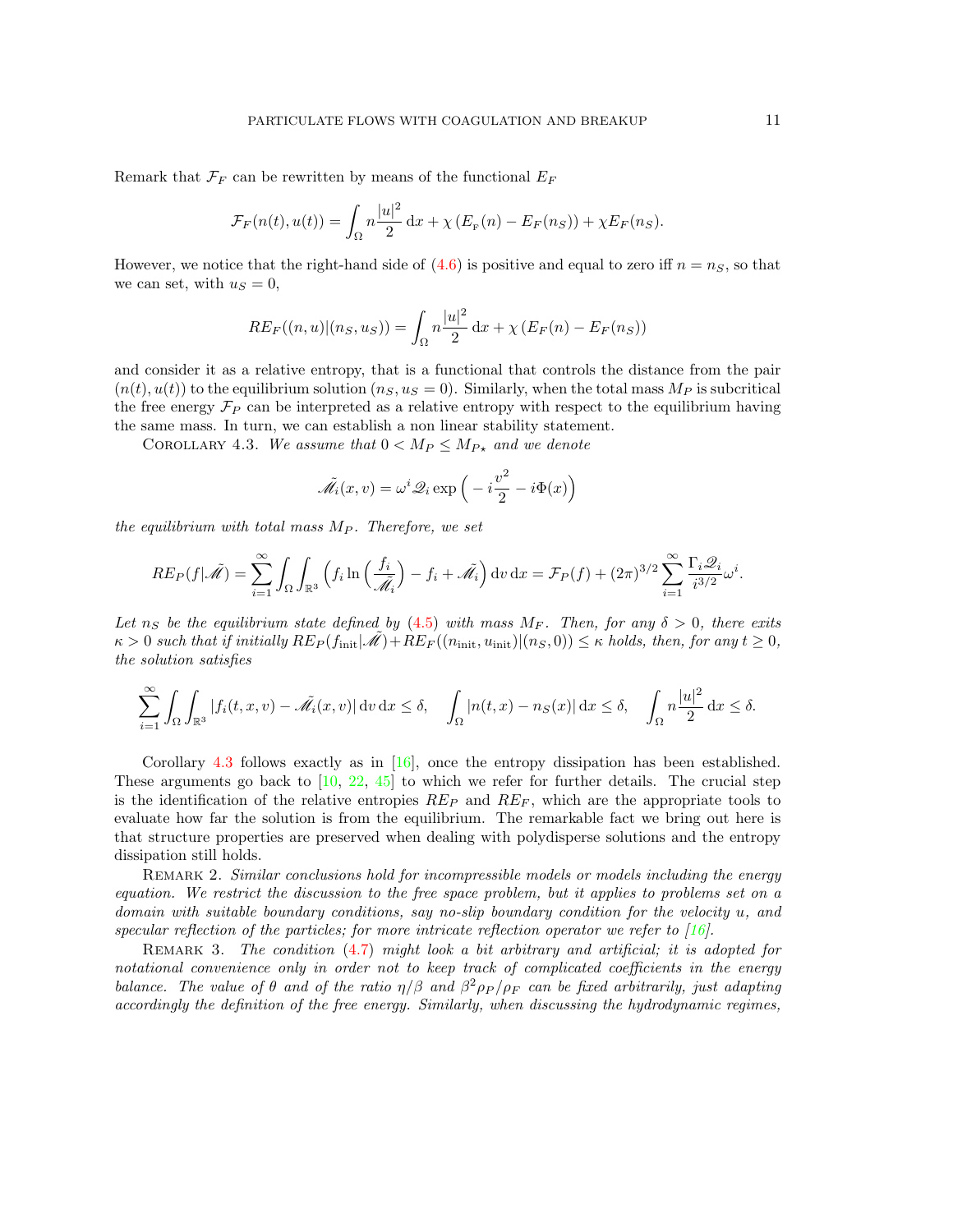we can keep  $\varepsilon$  as the scaling parameter which characterizes the asymptotics and assume that  $\eta/\beta$ and  $\beta^2 \rho_P / \rho_F$  are any positive constants (or even that they tend to positive constants as  $\varepsilon \to 0$ ). Proof of Theorem [4.2.](#page-9-3) Let us start by computing

$$
\frac{\mathrm{d}}{\mathrm{d}t} \sum_{i=1}^{\infty} \int_{\Omega} \int_{\mathbb{R}^3} \left( f_i \left( \ln \left( \frac{f_i}{\mathcal{M}_i} \right) - 1 \right) + i \frac{v^2}{2} f_i \right) \mathrm{d}v \, \mathrm{d}x
$$
\n
$$
= -\frac{1}{\varepsilon} \sum_{i=1}^{\infty} \int_{\Omega} \int_{\mathbb{R}^3} \left( (v - \frac{1}{\beta} u) f_i + \frac{1}{i} \nabla_v f_i \right) \cdot \left( \frac{1}{i^{2/3}} \frac{\nabla_v f_i}{f_i} + i^{1/3} v \right) \mathrm{d}v \, \mathrm{d}x
$$
\n
$$
+ \frac{1}{\tau_c} \int_{\Omega} \int_{\mathbb{R}^3} \sum_{i=1}^{\infty} \ln \left( \frac{f_i}{\mathcal{M}_i} \right) Q(f_i) \, \mathrm{d}v \, \mathrm{d}x - \eta \sum_{i=1}^{\infty} \int_{\Omega} \int_{\mathbb{R}^3} i \nabla_x \Phi \cdot v f_i \, \mathrm{d}v \, \mathrm{d}x.
$$

Next the potential energy of the particles satisfies

$$
\frac{\mathrm{d}}{\mathrm{d}t} \sum_{i=1}^{\infty} \int_{\Omega} \int_{\mathbb{R}^3} i \Phi f_i \, \mathrm{d}v \, \mathrm{d}x = \beta \sum_{i=1}^{\infty} \int_{\Omega} \int_{\mathbb{R}^3} i \nabla_x \Phi \cdot v f_i \, \mathrm{d}v \, \mathrm{d}x.
$$

We turn to the kinetic energy of the fluid and we obtain

$$
\frac{\mathrm{d}}{\mathrm{d}t} \int_{\mathbb{R}^3} n \frac{u^2}{2} dx = \frac{1}{\varepsilon} \frac{\rho_P}{\rho_F} \sum_{i=1}^\infty \int_{\Omega} \int_{\mathbb{R}^3} (\beta v - u) f_i i^{1/3} \cdot u \, dv \, dx - \chi \int_{\mathbb{R}^3} u \cdot p'(n) \nabla_x n \, dx
$$

$$
- \alpha \beta^2 \int_{\mathbb{R}^3} n u \cdot \nabla_x \Phi \, dx - \mu \int_{\Omega} |\nabla_x u|^2 \, dx.
$$

The evolution of entropy associated to the fluid is driven by

$$
\frac{\mathrm{d}}{\mathrm{d}t} \int_{\mathbb{R}^3} \chi \Pi(n) \, \mathrm{d}x = -\chi \int_{\mathbb{R}^3} \nabla_x \cdot (n \, u) \Pi'(n) \, \mathrm{d}x = \chi \int_{\mathbb{R}^3} \Pi''(n) \nabla_x n \cdot (n \, u) \, \mathrm{d}x = \chi \int_{\Omega} p'(n) \nabla_x n \cdot u \, \mathrm{d}x.
$$

Finally, the potential energy for the fluid satisfies

$$
\frac{\mathrm{d}}{\mathrm{d}t} \int_{\mathbb{R}^3} n\Phi \, \mathrm{d}x = \int_{\mathbb{R}^3} n\, u \cdot \nabla_x \Phi \, \mathrm{d}x.
$$

We sum all these contributions, using [\(4.7\)](#page-9-2) and the fact that  $\int_{\mathbb{R}^3} u \cdot \nabla_v f_i \, dv = 0$  holds. We obtain

$$
\frac{\mathrm{d}}{\mathrm{d}t} \mathcal{F}(f, n, u) + \mu \int_{\Omega} |\nabla_x u|^2 \, \mathrm{d}x
$$
\n
$$
= -\frac{1}{\varepsilon} \sum_{i=1}^{\infty} \int_{\Omega} \int_{\mathbb{R}^3} \left( v - \frac{1}{\beta} u \right)^2 f_i i^{1/3} \, \mathrm{d}v \, \mathrm{d}x - \frac{2}{\varepsilon} \sum_{i=1}^{\infty} \int_{\Omega} \int_{\mathbb{R}^3} \left( v - \frac{1}{\beta} u \right)^{\nabla_v f_i} \, \mathrm{d}v \, \mathrm{d}x
$$
\n
$$
- \frac{1}{\varepsilon} \sum_{i=1}^{\infty} \int_{\Omega} \int_{\mathbb{R}^3} \frac{1}{i^{5/3}} \frac{|\nabla_v f_i|^2}{f_i} \, \mathrm{d}v \, \mathrm{d}x + \frac{1}{\tau_c} \sum_{i=1}^{\infty} \int_{\Omega} \int_{\mathbb{R}^3} Q(f) \ln \left( \frac{f_i}{\mathcal{M}_i} \right) \mathrm{d}v \, \mathrm{d}x.
$$

2 . This In the first three terms in the right hand side we recognize  $|(v-u/\beta)\sqrt{i^{1/3}f_i} + \frac{\nabla_v f_i}{\sqrt{i^{5/3}}}$  $\frac{\sqrt{v}f_i}{i^{5/3}f_i}$ observation ends the proof. $\sim$  100  $\pm$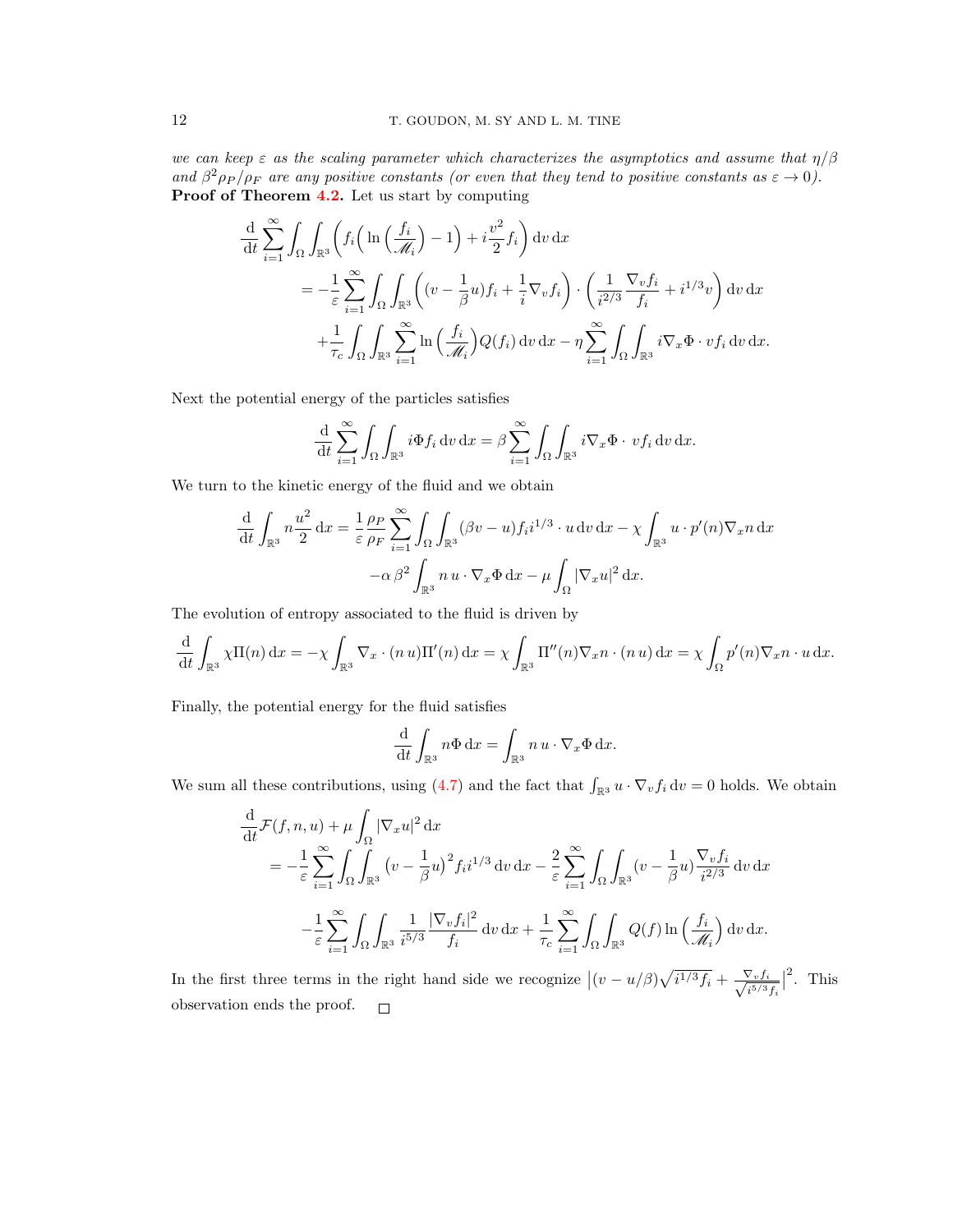As said in the Introduction, the construction of solutions to the system [\(3.1\)](#page-5-1) is beyond the scope of this work. We perform formally several manipulations which lead to remarkable properties of the system. In turn, Theorem [4.2](#page-9-3) provides information on the natural functional properties that solutions can be expected to satisfy. In view of the a priori estimates we have derived so far, a possible strategy would be to construct an approximate model, which can be proved to be wellposed. The approximation should be constructed in a suitable way, so that the a priori estimates apply to the approximated solutions. We warn the reader that this part of the program can already be quite difficult and technical;  $[9, 38]$  $[9, 38]$  provides examples of such intricate construction for closely related problems. The next step relies on the application of compactness techniques to remove the approximation. Again, this step is likely to be highly technical due to the nonlinearities. Another viewpoint, which would also use as a starting point the results of the present paper, consists in studying by energy methods solutions close to equilibrium, see  $[15, 19, 31]$  $[15, 19, 31]$  $[15, 19, 31]$  $[15, 19, 31]$  for such techniques applied to fluid/particles flows. Of course, as mentioned above, another keypoint in such analysis is to determine whether or not gelation can occur, depending on growth assumptions on the coagulation and breakup coefficients.

<span id="page-12-0"></span>**5. Hydrodynamic regimes.** We are interested in regimes where  $0 < \varepsilon \ll 1$ . As we shall see this regime leads to relaxation effects, which tend to prescribe how the particles distribution functions depend on the velocity variable  $v$ . In turn, we obtain models of purely hydrodynamic nature, where the unknowns depend only on the time and space variables. Indeed, as  $\varepsilon$  goes to 0, the  $f_i$ 's tend to make the Fokker–Planck operator vanish. Looking at the dissipation term

<span id="page-12-1"></span>
$$
\frac{1}{\varepsilon} \sum_{i=1}^{\infty} \int_{\Omega} \int_{\mathbb{R}^3} i^{1/3} \left| (v - \frac{1}{\beta} u) \sqrt{f_i} + \frac{2}{i} \nabla_v \sqrt{f_i} \right|^2 dv dx
$$

in [\(4.8\)](#page-9-4), we guess that

(5.1) 
$$
f_i(t, x, v) \simeq \frac{\rho_i(t, x)}{(2\pi/i)^{3/2}} \exp\left(-i\frac{|v - u(t, x)/\beta|^2}{2}\right) \text{ as } \varepsilon \to 0.
$$

The limit distribution function makes the Fokker–Planck operator, that is the leading term in [\(3.1\)](#page-5-1), vanish. Then the behavior of the particulate flows can be described through the macroscopic particle density  $\rho_i(t, x)$ , the fluid velocity  $u(t, x)$  and the fluid density  $n(t, x)$ . Identifying the limit system, that belongs to the class of complex models for mixture flows [\[44\]](#page-19-4), satisfied by these quantities is the object of the present section. Of course, the asymptotic analysis depends on the prescribed behavior with respect to  $\varepsilon$  of the other scaling parameters. According to [\[16\]](#page-18-10), we identify two regimes of interest: the so–called flowing and bubbling regimes.

Before detailing the asymptotic analysis, let us set up a few notation and discuss remarkable estimates, which can be seen as a preliminary step towards a complete justification. We associate to  $f_i(t, x, v)$  the following macroscopic quantities

$$
\rho_i(t,x) = \int_{\mathbb{R}^3} f_i(t,x,v) \, \mathrm{d}v, \quad J_i(t,x) = \beta i \int_{\mathbb{R}^3} v \, f_i(t,x,v) \, \mathrm{d}v, \quad \mathbb{P}_i(t,x) = i \int_{\mathbb{R}^3} v \otimes v \, f_i(t,x,v) \, \mathrm{d}v.
$$

Integrating  $(3.1)$  with respect to *i* dv and *iv* dv, we obtain

<span id="page-12-2"></span>(5.2) 
$$
i\partial_t \rho_i + \nabla_x \cdot J_i = \frac{1}{\tau_c} \int_{\mathbb{R}^3} i Q_i(f) \, \mathrm{d}v,
$$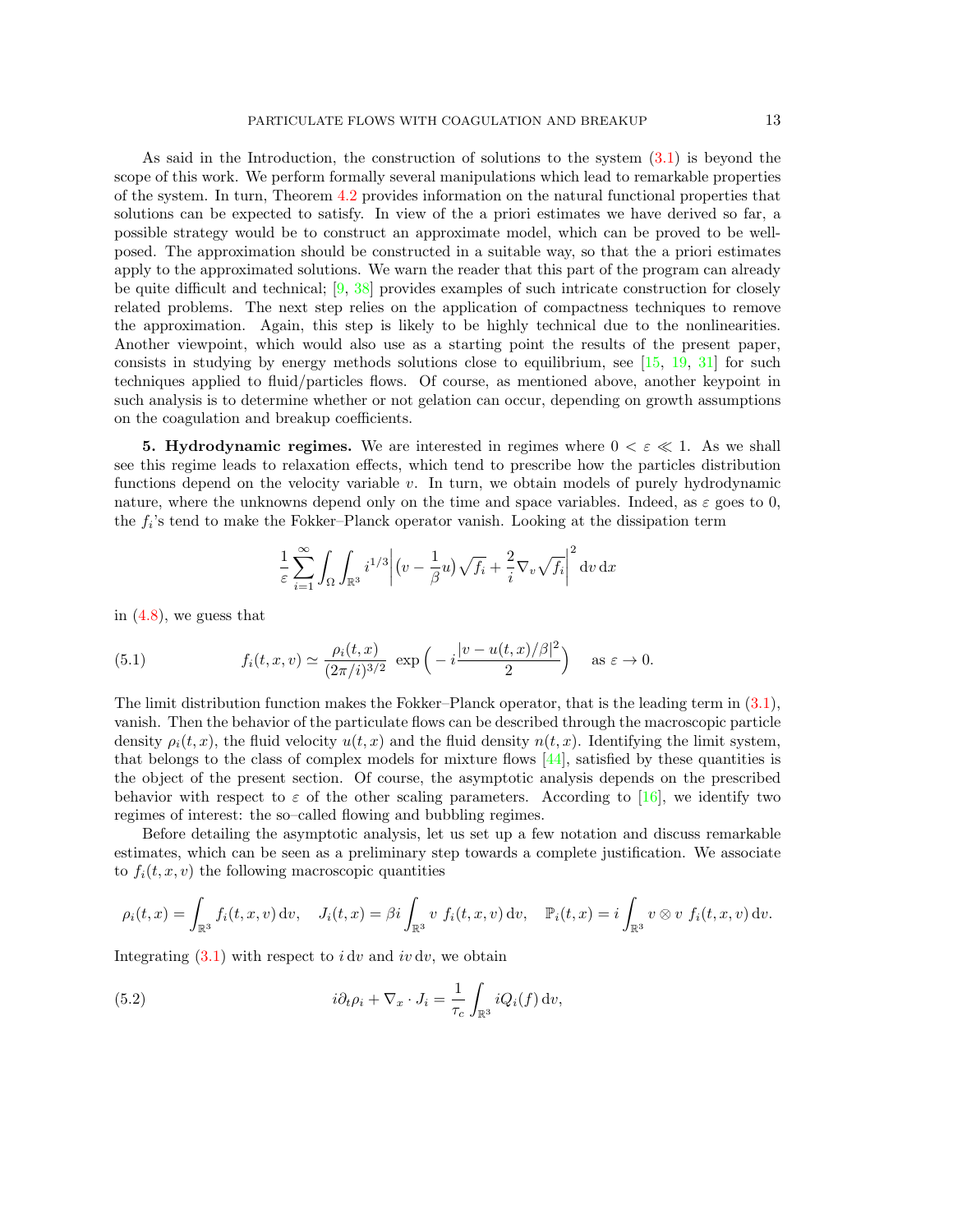and, still using the scaling assumption  $\eta = \beta$ 

<span id="page-13-2"></span>(5.3) 
$$
\frac{1}{\beta^2} \partial_t J_i + \text{Div}_x \mathbb{P}_i + i \rho_i \nabla_x \Phi = -\frac{1}{\beta^2 \varepsilon} \frac{1}{i^{2/3}} (J_i - i \rho_i u) + \frac{1}{\beta \tau_c} \int_{\mathbb{R}^3} i v Q_i(f) dv.
$$

As a matter of fact, we remark that the system  $(3.1)$  conserves the total momentum since we have

<span id="page-13-1"></span>(5.4) 
$$
\partial_t \left( nu + \frac{1}{\beta^2} \sum_{i=1}^{\infty} J_i \right) + \text{Div}_x \left( nu \otimes u + \sum_{i=1}^{\infty} \mathbb{P}_i \right) + \chi \nabla_x p + \left( \alpha \beta^2 n + \sum_{i=1}^{\infty} i \rho_i \right) \nabla_x \Phi = \mu \Delta_x u.
$$

Let us start by deducing from Theorem [4.2](#page-9-3) the following a priori estimate.

<span id="page-13-0"></span>PROPOSITION 5.1. Assume that  $(4.7)$  holds and that the conditions  $(HP1)-(HP2)$  and  $(HCO)$ -(HC8) are satisfied. Moreover, we assume

(HC9)  $(1 + \Phi) \exp(-\frac{1}{2}\Phi(x)) \in L^1(\Omega)$ .

(HP3) If  $h(0+) = -\infty$  we assume there exists  $0 < s_1 < 1$  such that

$$
\sup \left\{ \frac{\Pi(n)}{nh(n)}, 0 < n < s_1 \right\} = m < +\infty.
$$

We consider an equilibrium  $\mathcal{M}_i = \mathcal{Q}_i \omega^i$  where  $0 < \omega < \omega_*$  is such that

$$
\sum_{i=1}^{\infty} \left( \int_{\Omega} \int_{\mathbb{R}^3} \left( 1 + i \frac{v^2}{2} + i \Phi(x) \right) e^{-i(v^2/4 + \Phi(x)/2)} \, \mathrm{d}v \, \mathrm{d}x \right) \mathscr{M}_i = K < \infty.
$$

We suppose that the initial data (finit,i,  $n_{\text{init}}$ ,  $u_{\text{init}}$ ) satisfies finit, $i \geq 0$ ,  $n_{\text{init}} \geq 0$  and that the quantities

$$
\sum_{i=1}^{\infty} \int_{\Omega} \int_{\mathbb{R}^3} f_{\text{init},i} \left( 1 + i + \left| \ln \left( \frac{f_{\text{init},i}}{\mathcal{M}_i} \right) \right| + i \frac{v^2}{2} + i |\Phi(x)| \right) dv dx
$$

$$
\int_{\Omega} \left( n_{\text{init}} + n_{\text{init}} \frac{|u_{\text{init}}|^2}{2} + |\Pi(n_{\text{init}})| + n_{\text{init}} \beta^2 |\alpha \Phi| \right) dx
$$

are finite and bounded uniformly with respect to all the parameters  $\varepsilon, \beta, \eta, \alpha, \rho_P / \rho_F$ . Then, we have: (i) The quantity

$$
\sum_{i=1}^{\infty} \int_{\Omega} \int_{\mathbb{R}^3} f_i \left( 1 + i + \left| \ln \left( \frac{f_i}{\mathcal{M}_i} \right) \right| + i \frac{v^2}{2} + i |\Phi(x)| \right) dv \, dx
$$

is bounded uniformly for  $t \geq 0$ ,

- (ii) n,  $|\Pi(n)|$  and  $\beta^2|\alpha\Phi|n$  are bounded in  $L^{\infty}(\mathbb{R}^+; L^1(\Omega)).$
- (ii)  $\sqrt{n}$  u is bounded in  $L^{\infty}(\mathbb{R}^+; L^2(\Omega))$ .
- (*iii*)  $\sqrt{\mu} \nabla_x u$  is bounded in  $L^2(\mathbb{R}^+ \times \Omega)$ ,

(v) Denoting 
$$
D_i(t, x, v) = (v - \beta^{-1}u(t, x))\sqrt{i^{1/3}f_i(t, x, v)} + 2\nabla_v\sqrt{i^{-5/3}f_i(t, x, v)}
$$
, the quantity

$$
\sum_{i=1}^{\infty} \int_0^{\infty} \int_{\Omega} \int_{\mathbb{R}^3} \left| \frac{D_i}{\sqrt{\varepsilon}} \right|^2 \mathrm{d}v \, \mathrm{d}x \, \mathrm{d}t
$$

is bounded.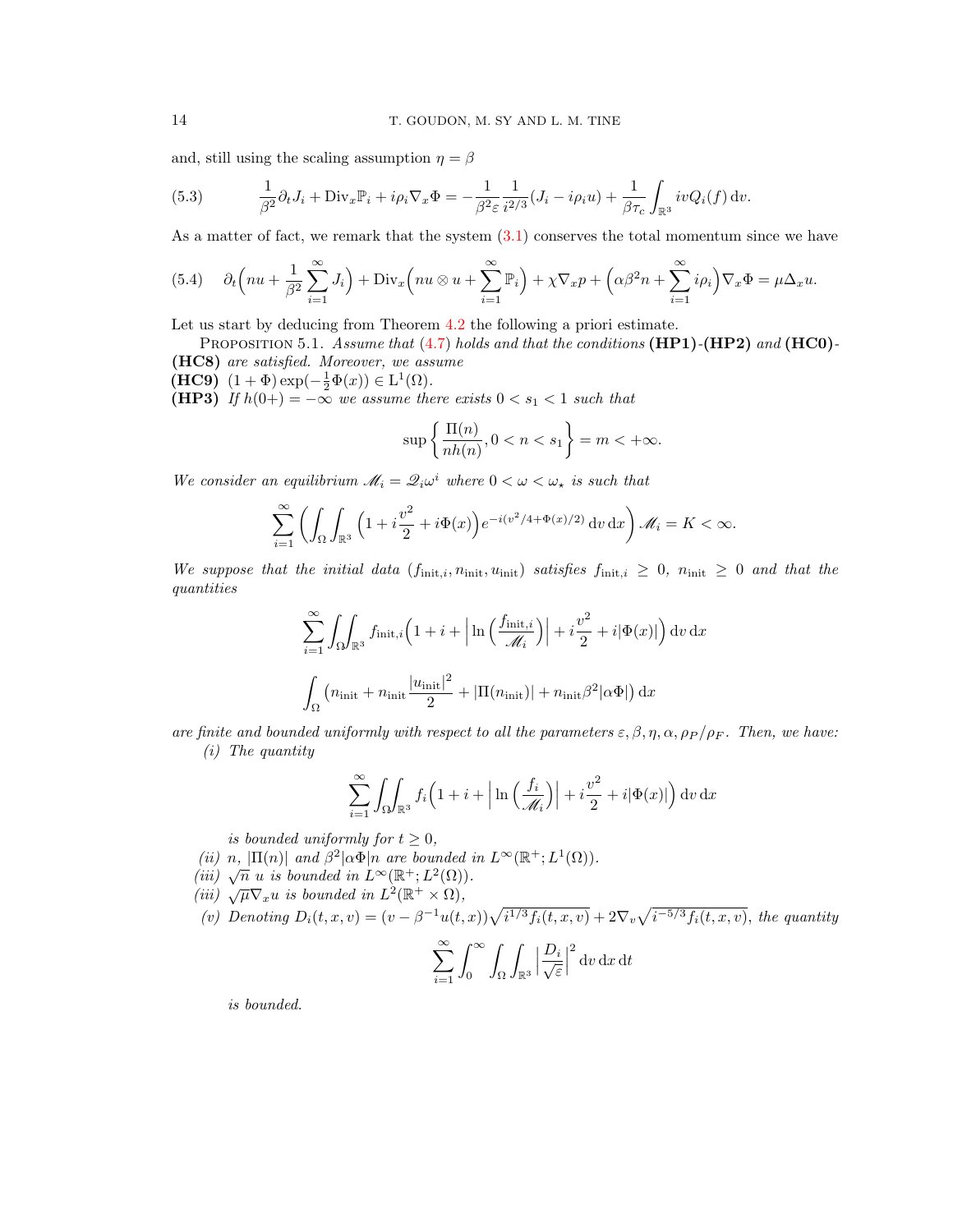Here "bounded" means "bounded uniformly with respect to all the parameters  $\varepsilon, \beta, \eta, \alpha, \frac{\rho_P}{\rho_F}$ ". The proof is a consequence of the dissipation estimate in Theorem [4.2.](#page-9-3) The point consists in controlling the negative parts of the free energy. To this end, let us recall the following elementary claim, see e. g. [\[16,](#page-18-10) [22\]](#page-18-24).

LEMMA 5.2. Let X be a subset of  $\mathbb{R}^D$ , possibly  $\mathbb{R}^D$  itself. Let  $U : X \to \mathbb{R}^+$  such that  $(1+U)e^{-\nu U} \in L^1(X)$  for some  $0 < \nu < 1$ . Let  $g: X \to \mathbb{R}^+$ . Then, we have

$$
0 \le \int_X g \ln^{-}(g) dy \le \nu \int_X Ug dy + \int_X (1 + \nu U)e^{-\nu U} dy.
$$

Proof. We use the following decomposition

$$
g \ln^{-}(g) = \left[ e \frac{g}{e} \left( -\ln\left(\frac{g}{e}\right) \right) - g \ln(e) \right] \mathbf{1}_{0 \le g \le e^{-\nu U}} + g(-\ln(g)) \mathbf{1}_{e^{-\nu U} \le g \le 1}.
$$

Since  $s \mapsto s(-\ln(s))$  is non decreasing on  $(0, 1/e)$  and  $s \mapsto (-\ln(s))$  is non increasing, we infer

$$
\int g \ln^{-}(g) dy \le \int_{0 \le g \le e^{-\nu U}} e^{-\nu U} \left( -\ln\left(\frac{e^{-\nu U}}{e}\right) \right) dy + \nu \int_{e^{-\nu U} \le g \le 1} U g dy.
$$

 $\Box$ 

We apply this result with  $X = \mathbb{N} \times \Omega \times \mathbb{R}^3$ , endowed with the measure  $\mathscr{M}_i \text{d}i \text{d}v \text{d}x$ , where di stands for the counting measure on N,  $U = \frac{i}{2}(v^2/2 + \Phi(x))$ ,  $\nu = 1/2$  and  $g = f_i(t, x, v)/\mathcal{M}_i$ . It allows to control the negative part of  $f_i \ln(f_i/\mathcal{M}_i)$ . This statement also permits to treat the isothermal case where  $p(n) = n$ , and  $\Pi(n) = n \ln(n) - n$ . The case of polytropic laws  $p(n) = n^{\gamma}$ does not contain more difficulty because we can add a conserved quantity to define a non negative free energy  $\tilde{\Pi}(n) = \Pi(n) + \frac{\gamma}{\gamma-1}n$ . This reasoning applies as far as  $h(0^+) < 0$  is finite. The remaining cases are treated with the following claim.

LEMMA 5.3. We suppose that  $h(0^+) = -\infty$ . Then

$$
\int \Pi^-(n) \, dx \le C\Big(1 + \int n \, dx\Big) + \nu \int \alpha \Phi n \, dx
$$

holds for some constants C, and  $0 < \nu < 1$ .

**Proof.** The proof is directly inspired from [\[18,](#page-18-22) Theorem 18, Step 7]. Let us start with a couple of simple, but useful, remarks. We remind that  $p(0) = 0$  and p is non decreasing. Then  $s \mapsto h(s)$  is a non decreasing function, which is non negative for  $s \geq 1$ , and non positive for  $s \leq 1$ . Integrating by parts we get  $\Pi(n) = nh(n) - p(n)$ , which is therefore a convex function: it reaches its minimum for  $n = 1$ ,  $\Pi$  is non increasing and non positive on  $(0, 1)$ , non decreasing and non positive on  $(1, s^*)$  for some  $s^* > 1$  and non decreasing and non negative on  $(s^*, \infty)$ . We also notice that  $\frac{d}{dn}(\frac{\Pi(n)}{n}) = \frac{p(n)}{n^2} > 0$ : we shall use the fact that  $n \mapsto \frac{\Pi^-(n)}{n}$  $\frac{n!}{n}$  is non increasing.

We define a reference function

$$
\tilde{n}(x) = \Upsilon\Big( -\Big(K + \delta \frac{\alpha \beta^2}{\chi} \Phi(x)\Big)\Big).
$$

It depends on the two parameters  $K > 0$  and  $\delta > 0$ , that will be made precise along the proof. By (HC4), the potential  $\alpha\Phi$  is bounded from below and we can pick K large enough, depending on δ, so that  $ñ(x)$  ≤ 1. By using (HC7)-(HC8), we can further assume that both  $ñ$  and  $\Pi$ <sup>-</sup> $(ñ)$  are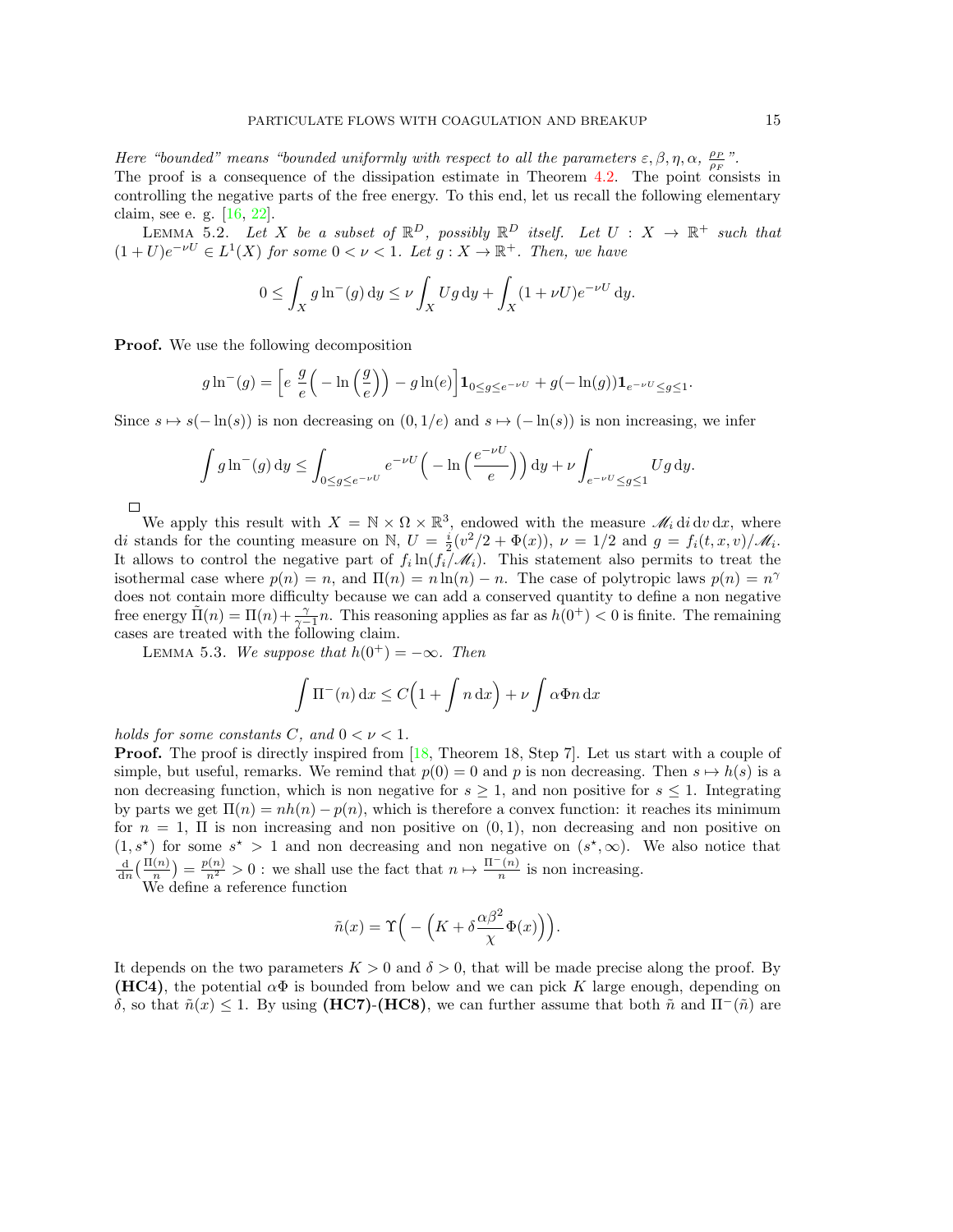integrable. Finally, we also require that  $\tilde{n}(x) < s_1$ , the constant that appears in (HP3). We split the integral to be evaluated into three pieces, according to the following sets

$$
\Omega_{\star} = \{ x \in \Omega, \ 0 \le n(x) \le \tilde{n}(x) \}, \ \Omega_{0} = \{ x \in \Omega, \ \tilde{n}(x) \le n(x) \le 1 \}, \ \Omega^{\star} = \{ x \in \Omega, \ 1 \le n(x) \le s^{\star} \}.
$$

Since  $s \mapsto \Pi^{-}(s)$  is non decreasing on  $(0, 1)$  and  $s \mapsto \frac{\Pi^{-}(s)}{s}$  $\frac{s}{s}$  is non increasing, we observe that  $\Pi^-(n(x)) \leq \Pi^-(\tilde{n}(x))$  on  $\Omega_\star$  and  $\Pi^-(n(x)) \leq \Pi^-(1)n(x)$  on  $\Omega^\star$ . It follows that

$$
\int_{\Omega_{\star}} \Pi^{-}(n) dx + \int_{\Omega^{\star}} \Pi^{-}(n) dx \le \int_{\Omega} \Pi^{-}(\tilde{n}) dx + \Pi^{-}(1) \int_{\Omega} n dx.
$$

Next, by using the fact that  $s \mapsto \frac{\Pi^-(s)}{s}$  $\frac{s}{s}$  is non increasing again, we obtain

$$
\int_{\Omega_0} \Pi^-(n) dx = \int_{\Omega_0} n \frac{\Pi^-(n)}{n} dx \le \int_{\Omega_0} n \frac{\Pi^-(\tilde{n})}{\tilde{n}} dx
$$
  

$$
\le \int_{\Omega_0} n \times (-mh(\tilde{n})) dx = \int_{\Omega_0} nm \left( \delta \frac{\alpha \beta^2}{\chi} \Phi + K \right) dx.
$$

We conclude by imposing  $\delta m \beta^2 / \chi = \nu < 1.$ 

With these properties, we already have estimates on the macroscopic quantities, but we can go a step further, identifying leading terms owing to the dissipation term D. To this end, we need an estimate on a higher moment with respect to the size variable, namely, we can suppose that

<span id="page-15-0"></span>(5.5) 
$$
\sum_{I=1}^{\infty} \int_{\Omega} \int_{\mathbb{R}^3} i^2 (1+v^2) f_i dv dx
$$
 is bounded uniformly on [0, T]

(uniformly with respect to the scaling parameters) for any  $0 < T < \infty$ . This condition, the physical interpretation of which is not direct, is however somehow classical when dealing with coagulationfragmentation problem. It is likely that it can be satisfied under appropriate hypothesis on the initial data and the kinetic coefficients, see [\[2\]](#page-18-16).

<span id="page-15-1"></span>Lemma 5.4. Let the assumptions of Proposition [5.1](#page-13-0) be fulfilled together with [\(5.5\)](#page-15-0). Then, we have

$$
J_i = i\rho_i u + \beta \sqrt{\varepsilon} K_i, \qquad \mathbb{P}_i = \rho_i \mathbb{I} + \beta^{-2} J_i \otimes u + \sqrt{\varepsilon} \mathbb{K}_i
$$

where the remainders K and K are bounded in  $L^2(0,T;L^1(\Omega \times \mathbb{N}))$ . Proof. We rewrite

$$
J_i = i\rho_i u + \beta i \int_{\mathbb{R}^3} \left( (v - \beta^{-1}u) f_i + \frac{1}{i} \nabla_v f_i \right) dv = i\rho_i u + \beta \sqrt{\varepsilon} \int_{\mathbb{R}^3} \frac{D_i}{\sqrt{\varepsilon}} \sqrt{\frac{f_i}{i^{1/3}}} dv.
$$

The last integral, that is denoted  $K_i$ , can be dominated by using the Cauchy-Schwarz inequality

$$
\sum_{i=1}^{\infty} \int_{\Omega} |K_i| \, \mathrm{d}x \leq \beta \left( \sum_{i=1}^{\infty} \int_{\Omega} \int_{\mathbb{R}^3} \left| \frac{D_i}{\sqrt{\varepsilon}} \right|^2 \mathrm{d}v \, \mathrm{d}x \right)^{1/2} \left( \sum_{i=1}^{\infty} \int_{\Omega} \int_{\mathbb{R}^3} \frac{f_i}{i^{1/3}} \mathrm{d}v \, \mathrm{d}x \right)^{1/2}.
$$

We proceed similarly with

$$
\mathbb{P}_i = \beta^{-2} J_i \otimes u + \rho_i \mathbb{I} + \sqrt{\varepsilon} \int_{\mathbb{R}^3} \frac{D_i}{\sqrt{\varepsilon}} \otimes v \sqrt{i^{5/3} f_i} \, \mathrm{d}v.
$$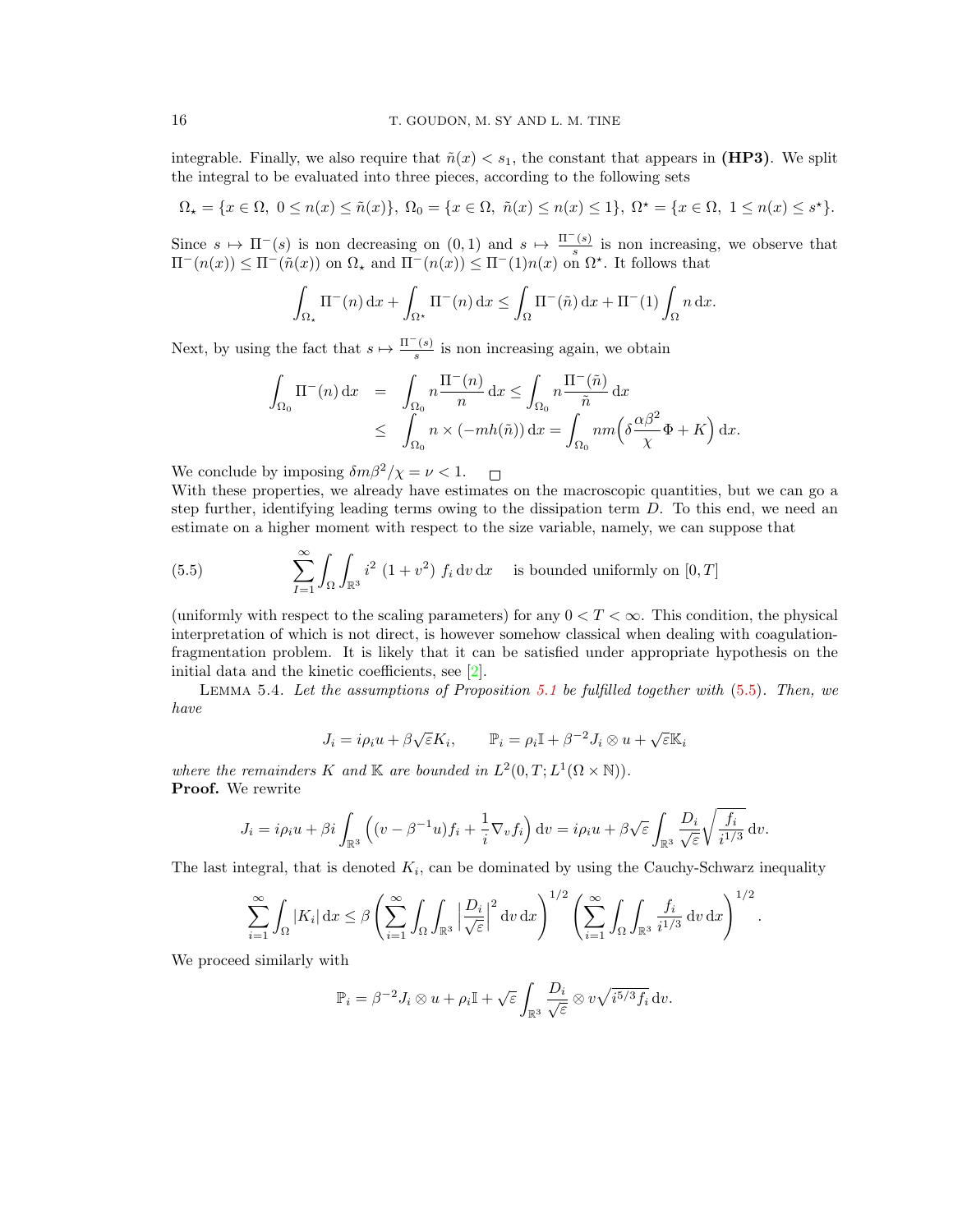Denoting  $\mathbb{K}_i$  the last integral, we have the following estimate

$$
\sum_{i=1}^{\infty} \int_{\Omega} |\mathbb{K}_i| \, \mathrm{d}x \leq \left( \sum_{i=1}^{\infty} \int_{\Omega} \int_{\mathbb{R}^3} \left| \frac{D_i}{\sqrt{\varepsilon}} \right|^2 \mathrm{d}v \, \mathrm{d}x \right)^{1/2} \left( \sum_{i=1}^{\infty} \int_{\Omega} \int_{\mathbb{R}^3} v^2 i^{5/3} f_i \, \mathrm{d}v \, \mathrm{d}x \right)^{1/2}.
$$

**5.1. Flowing regime.** For this regime we suppose that both  $\rho_P / \rho_F = \beta^{-2}$  and  $\eta = \beta$  are fixed, as well as  $\alpha$ ; we only let  $\varepsilon$  go to 0. According to [\(5.1\)](#page-12-1) and the conclusions in Lemma [5.4,](#page-15-1) we expect that

$$
J_i \simeq i\rho_i u, \qquad \mathbb{P}_i \simeq \rho_i \mathbb{I} + \beta^{-2} i\rho_i u \otimes u.
$$

Plugging this ansatz into [\(5.2\)](#page-12-2) and [\(5.4\)](#page-13-1), we deduce that the dynamics in this regime is described by the following system

<span id="page-16-0"></span>(5.6) 
$$
\begin{cases} \n\partial_t \bar{\rho}_i + \nabla_x \cdot (\bar{\rho}_i \bar{u}) = \frac{1}{\tau_c} Q_i(\bar{\rho}), \\
\partial_t \bar{n} + \nabla_x \cdot (\bar{n} \bar{u}) = 0, \\
\partial_t ((\bar{n} + \beta^{-2} \nu) \bar{u}) + \text{Div}_x ((\bar{n} + \beta^{-2} \nu) \bar{u} \otimes \bar{u} + (\chi \bar{p} + \nu) \mathbb{I}) + (\alpha \beta^2 \bar{n}^2 + \nu) \nabla_x \Phi = \mu \Delta_x \bar{u},\n\end{cases}
$$

where we have set

$$
\nu=\sum_{i=1}^\infty i\bar{\rho}_i.
$$

In other words, we expect that n, u and  $f_i$  tend to  $\bar{n}$ ,  $\bar{u}$  and  $\frac{\bar{\rho}_i}{(2\pi/i)^{3/2}} \exp\left(-i\frac{|v-\bar{u}/\beta|^2}{2}\right)$  $\frac{\bar{u}/\beta|^2}{2}$  respectively as  $\varepsilon \to 0$ , with  $\bar{n}$ ,  $\bar{u}$  and the  $\bar{\rho}_i$ 's solution of [\(5.6\)](#page-16-0). As a matter of fact, we observe that

$$
\partial_t \nu + \nabla_x \cdot (\nu \bar{u}) = 0.
$$

We obtain a multiphase flow system where particles distribution function are subject to exchanges through coagulation and breakup and advection with the fluid velocity  $\bar{u}$ . The motion of the fluid can be interpreted as a Navier-Stokes (or Euler if  $\mu = 0$ ) system for the composite density  $\bar{n} + \beta^{-2}\nu$ and the velocity  $\bar{u}$ , involving a complex pressure law.

The macroscopic model derived so far inherits the dissipative properties of the kinetic model. Such a property is important: by contrast many models for multiphase flows are known for not having nice structure properties, see [\[44\]](#page-19-4) and the references therein. Indeed, here we can check that

$$
\frac{\mathrm{d}}{\mathrm{d}t} \left\{ \sum_{i=1}^{\infty} \int \left( \bar{\rho}_i \ln \left( \frac{\bar{\rho}_i}{\mathcal{M}_i} \right) + i \bar{\rho}_i \Phi \right) \mathrm{d}x + \int \left( (\bar{n} + \beta^{-2} \nu) \frac{\bar{u}^2}{2} + \alpha \beta^2 \bar{n} \Phi + \chi \Pi(\bar{n}) + \nu \ln(\nu) - \nu \right) \mathrm{d}x \right\}
$$

$$
= \frac{1}{\tau_c} \sum_{i=1}^{\infty} \int Q_i(\bar{\rho}) \ln \left( \frac{\bar{\rho}_i}{\mathcal{M}_i} \right) - \int \mu |\nabla_x \bar{u}|^2 \mathrm{d}x \le 0.
$$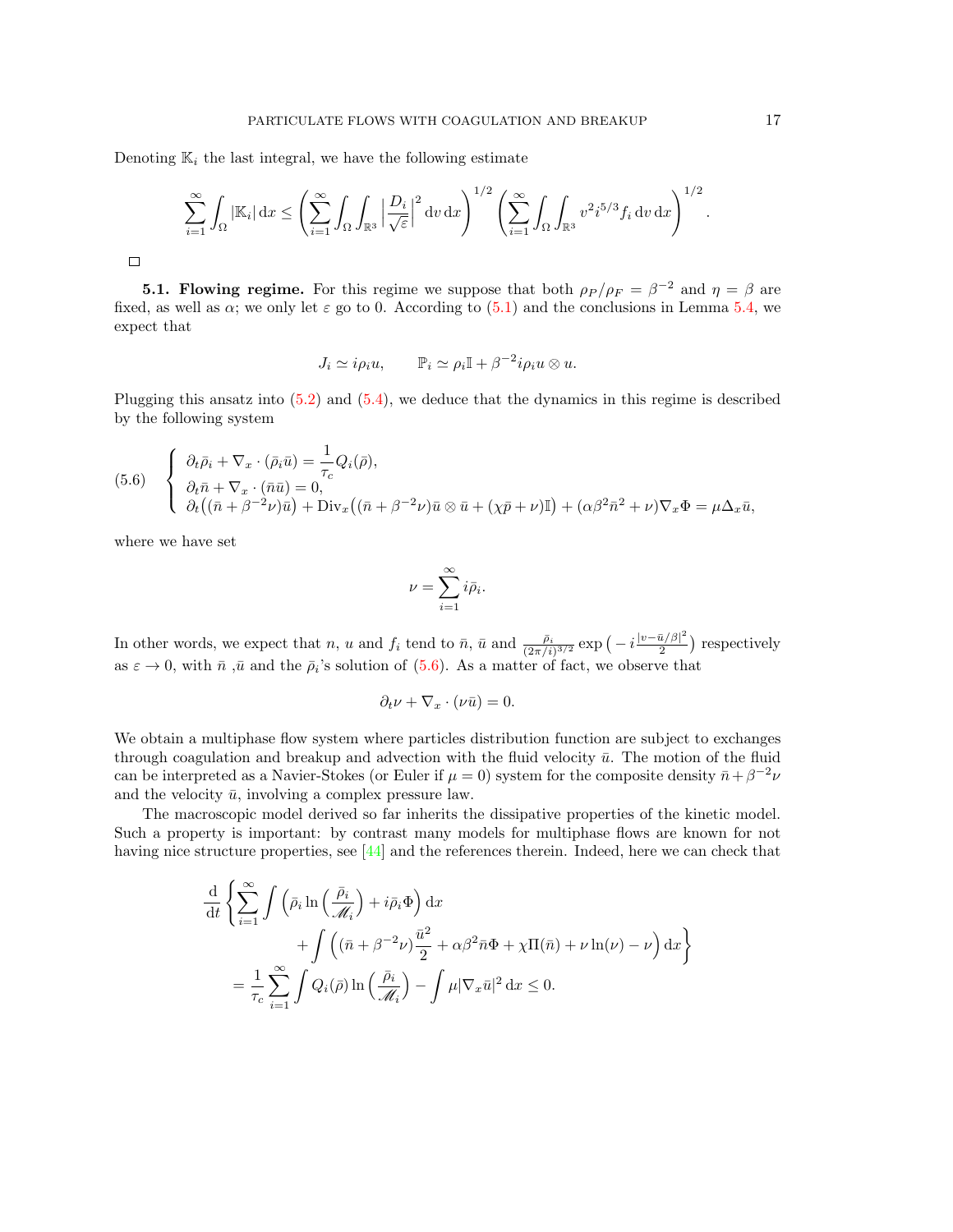5.2. Bubbling regime. For this regime, the scaling assumptions cast as follows

$$
\beta = \frac{1}{\sqrt{\varepsilon}} = \eta, \qquad \frac{\rho_P}{\rho_F} = \varepsilon,
$$

while we set  $\alpha = \text{sgn}(\alpha)\varepsilon$ . Coming back to [\(5.1\)](#page-12-1) with these assumptions, we guess that, at leading order, the  $f_i$ 's look like centered Maxwellians  $f_i(t, x, v) \simeq \frac{\rho_i(t, x)}{(2\pi/i)^{3/2}}$  $\frac{\rho_i(t,x)}{(2\pi/i)^{3/2}} e^{-iv^2/2}$ . Therefore, we infer that

$$
\mathbb{P}_i \simeq i \int_{\mathbb{R}^3} v \otimes v \frac{\rho_i(t, x)}{(2\pi/i)^{3/2}} e^{-iv^2/2} dv = \rho_i \mathbb{I}.
$$

Relation [\(5.3\)](#page-13-2) allows to obtain the limiting particles current: letting  $\varepsilon = \beta^{-2}$  go to 0 in (5.3) yields

$$
J_i \simeq i\rho_i u_i - i^{5/3} \rho_i \nabla_x \Phi - i^{2/3} \nabla_x \rho_i.
$$

Coming back to  $(5.2)$  and the fluid equations, we arrive at the following system

(5.7) 
$$
\begin{cases} i\partial_t \bar{\rho}_i + i\nabla_x \cdot (\bar{\rho}_i (u - i^{2/3} \nabla_x \Phi)) = i^{2/3} \Delta_x \bar{\rho}_i + \frac{i}{\tau_c} Q_i(\bar{\rho}), \\ \partial_t \bar{n} + \nabla_x \cdot (\bar{n}\bar{u}) = 0, \\ \partial_t (\bar{n}\bar{u}) + \text{Div}_x (\bar{n}\bar{u} \otimes \bar{u}) + \nabla_x \left( \chi \bar{p} + \sum_{i=1}^{\infty} \bar{\rho}_i \right) + (\text{sgn}(\alpha)\bar{n} + \nu) \nabla_x \Phi = \mu \Delta_x \bar{u}, \end{cases}
$$

still with the notation  $\nu = \sum_{i=1}^{\infty} i \bar{\rho}_i$ . We thus expect that n, u and  $f_i$  behave like  $\bar{n}$ ,  $\bar{u}$  and  $\frac{\bar{\rho}_i}{(2\pi/i)^{3/2}}e^{-iv^2/2}$  respectively when  $\varepsilon \to 0$ . Now particles densities are driven by convection–diffusion equations, with a size-dependent diffusion coefficient (considering the evolution equation satisfied by  $\bar{\rho}_i$ , the diffusion coefficient is proportional to the inverse of the radius of the grain, and in particular it degenerates as the size becomes large, see  $[12]$ . The particles influence weakly the fluid through the pressure term (which can be incorporated in a common Lagrange multiplier for incompressible flows) and the external force.

Again, we observe that the macroscopic model satisfies a dissipation property, which states

$$
\frac{\mathrm{d}}{\mathrm{d}t} \left\{ \sum_{i=1}^{\infty} \int \left( \bar{\rho}_i \ln \left( \frac{\bar{\rho}_i}{\mathcal{M}_i} \right) + i \bar{\rho}_i \Phi \right) \mathrm{d}x + \int \left( \bar{n} \frac{\bar{u}^2}{2} + \chi \Pi(\bar{n}) + \mathrm{sgn}(\alpha) \bar{n} \Phi \right) \mathrm{d}x \right\} \n= \frac{1}{\tau_c} \sum_{i=1}^{\infty} \int Q_i(\bar{\rho}) \ln \left( \frac{\bar{\rho}_i}{\mathcal{M}_i} \right) - \int \mu |\nabla_x \bar{u}|^2 \mathrm{d}x - \sum_{i=1}^{\infty} \int \left| 2i^{-1/3} \nabla_x \sqrt{\bar{\rho}_i} + i^{5/6} \sqrt{\bar{\rho}_i} \nabla_x \Phi \right|^2 \mathrm{d}x \leq 0.
$$

6. Conclusion. We consider a simple model describing a suspension of polydisperse particles. Particles size is subject to variations through binary coagulation and fragmentation described by the discrete Smoluchowski operator. Particles interact with the surrounding fluid through the effect of mutual drag forces. We bring out several properties of the system, when assuming that gelation does not occur. In particular we exhibit a family of relevant stationary solutions, and we show that the dissipative structure known for a single specie of particles extends to the polydisperse case. In turn, we justify the stability of the equilibrium states. Furthermore, the a priori estimates we have established can also be used to discuss hydrodynamic regimes. We obtain this way new multi-fluid models, two-way coupling the behavior of the dense and the disperse phases.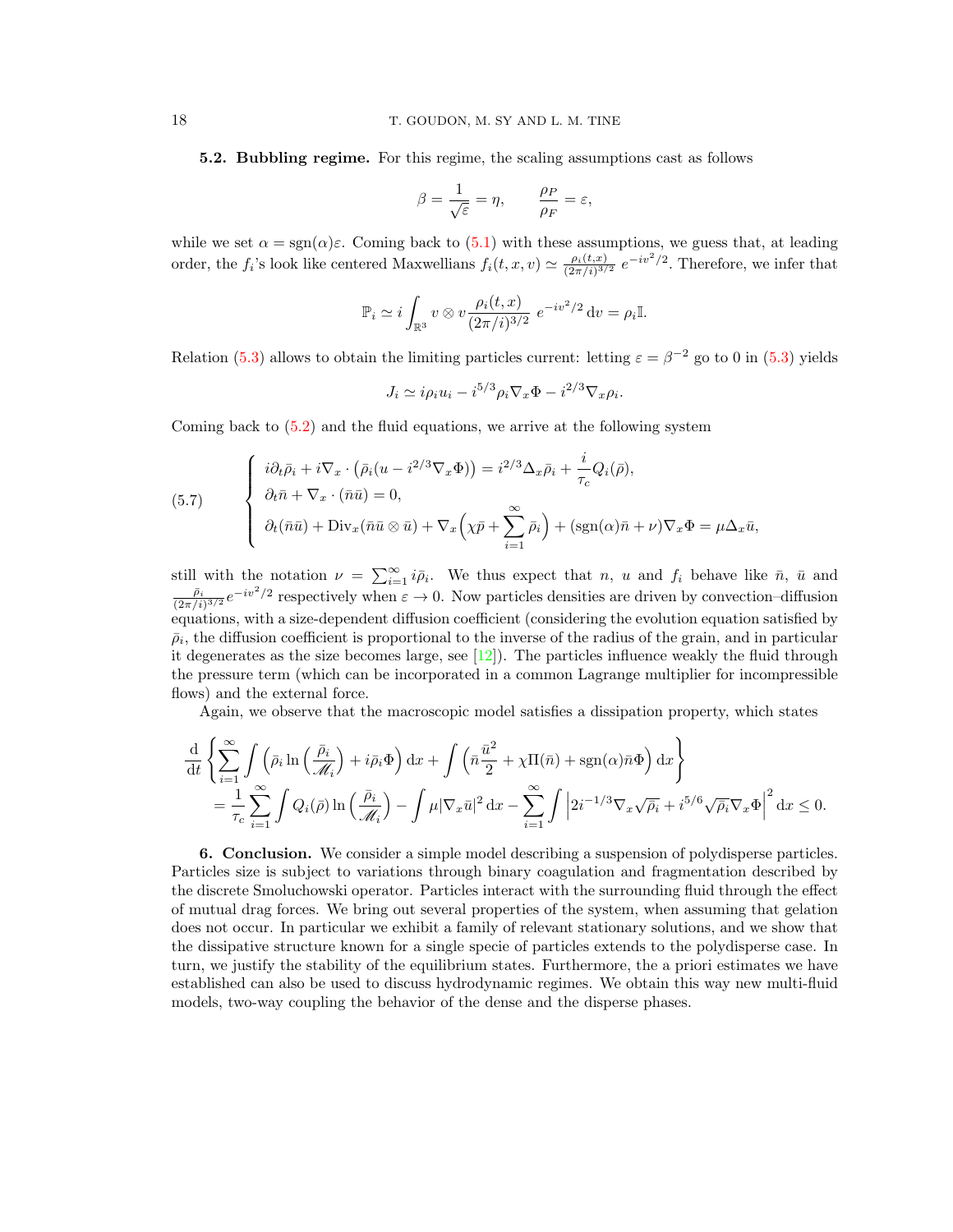## **REFERENCES**

- <span id="page-18-11"></span>[1] M. J. Andrews and P. J. O'Rourke. The multiphase particle-in-cell (MP-PIC) method for dense particulate flows. Int. J. Multiphase Flow, 22(2):379–402, 1996.
- <span id="page-18-16"></span>[2] J. M. Ball, J. Carr, and O. Penrose. The Becker–Döring cluster equations: Basic properties and asymptotic behaviour of solutions. Comm. Math. Phys., 104:657–692, 1986.
- <span id="page-18-5"></span>[3] C. Baranger. Modélisation, étude mathématique et simulation des collisions dans les fluides complexes. PhD thesis, ENS Cachan, 2004.
- <span id="page-18-2"></span>[4] C. Baranger, L. Boudin, P.-E. Jabin, and S. Mancini. A modeling of biospray for the upper airways. ESAIM:Proc, 14:41–47, 2005.
- <span id="page-18-6"></span>[5] C. Baranger and L. Desvillettes. Coupling Euler and Vlasov equations in the context of sprays: local smooth solutions. Journal of Hyperbolic Differential Equations, 3(1):1–26, 2006.
- <span id="page-18-14"></span>[6] R. Becker and W. Döring. Kinetische behandlung der keimbildung in übersättigten dämpfern. Ann. Phys., 24:719–752, 1935.
- <span id="page-18-19"></span>[7] L. Boudin, B. Boutin, B. Fornet, T. Goudon, P. Lafitte, F. Lagoutière, and B. Merlet. Fluid-particles flows: A thin spray model with energy exchanges. ESAIM: Proc., 28:195–210, 2009.
- <span id="page-18-7"></span>[8] L. Boudin, L. Desvillettes, C. Grandmont, and A. Moussa. Global existence of solutions for the coupled Vlasov and Navier-Stokes equations. Differential and Integral Equations, 22(11–12), 2009.
- <span id="page-18-25"></span>[9] L. Boudin, L. Desvillettes, C. Grandmont, and A. Moussa. Global existence of solutions for the coupled Vlasov and Navier-Stokes equations. Differential Integral Equations, 22(11-12):1247–1271, 2009.
- <span id="page-18-23"></span>[10] M. J. Caceres, J. A. Carrillo, and J. Dolbeault. Nonlinear stability in  $L^p$  for a confined system of charged particles. SIAM J. Math. Anal., 34:478–494, 2002.
- <span id="page-18-4"></span>[11] C. Calgaro, E. Creusé, and T. Goudon. Simulation of mixture flows: Pollution spreading and avalanches. Technical report, INRIA, 2011-12.
- <span id="page-18-18"></span>[12] J.-A. Canizo, L. Desvillettes, and K. Fellner. Absence of gelation for models of coagulation-fragmentation with degenerate diffusion. Nuovo Cimento C, 33(1):79–86, 2010.
- <span id="page-18-20"></span>[13] J. Carr. Asymptotic behaviour of solutions to the coagulation-fragmentation equations. I. The strong fragmentation case. Proc. Roy. Soc. Edinburgh Sect. A, 121(3-4):231–244, 1992.
- <span id="page-18-21"></span>[14] J. Carr and F. P. da Costa. Asymptotic behavior of solutions to the coagulation-fragmentation equations. II. Weak fragmentation. J. Statist. Phys., 77(1-2):89–123, 1994.
- <span id="page-18-26"></span>[15] J.-A. Carrillo, R. Duan, and A. Moussa. Global classical solutions close to equilibrium to the vlasov-eulerfokker-planck system. AIMS–Kinetic and Related Models, 4:227–258, 2011.
- <span id="page-18-10"></span>[16] J. A. Carrillo and T. Goudon. Stability and asymptotics analysis of a fluid-particles interaction model. Comm. PDE, 31:1349–1379, 2006.
- <span id="page-18-12"></span>[17] J. A Carrillo, T. Goudon, and P. Lafitte. Simulation of fluid & particles flows: Asymptotic preserving schemes for bubbling and flowing regimes. J. Comput. Phys., 227(16):7929–7951, 2008.
- <span id="page-18-22"></span>[18] J. A. Carrillo, A. Jüngel, P. A. Markowich, G. Toscani, and A. Unterreiter. Entropy dissipation methods for degenerate parabolic systems and generalized Sobolev inequalities. Monatshefte für Mathematik, 133:1–82, 2001.
- <span id="page-18-27"></span>[19] J.-A. Carrillo and K. Karper, T. abd Trivisa. On the dynamics of a uid-particle interaction model: The bubbling regime. Nonlinear Analysis TMA, 74(8):2778–2801, 2011.
- <span id="page-18-15"></span>[20] J.-F. Collet. Some modelling issues in the theory of fragmentation-coagulation systems. Commun. Math. Sci., 2(suppl. 1):35–54, 2004.
- <span id="page-18-1"></span> $[21]$  M. De Luca. Contribution à la modélisation de la pulvérisation dun liquide phytosanitaire en vue de réduire les pollutions. PhD thesis, Univ. Aix–Marseille 2, 2007.
- <span id="page-18-24"></span>[22] J. Dolbeault and G. Rein. Time-dependent rescalings and Lyapunov functionals for the Vlasov-Poisson and Euler-Poisson systems, and for related models of kinetic equations, fluid dynamics and quantum physics. Math. Models Methods Appl. Sci., 11:407–432, 2001.
- <span id="page-18-3"></span>[23] T Elperin, N. Kleeorin, M. A Liberman, V. S L'vov, A. Pomyalov, and I Rogachevskii. Clustering of fuel droplets and quality of spray in Diesel engines. 2003. http://arxiv.org/nlin.CD/0305017v1.
- <span id="page-18-17"></span>[24] M. Escobedo, S. Mischler, and B. Perthame. Gelation in coagulation and fragmentation models. Comm. Math. Phys., 231:157–188, 2002.
- <span id="page-18-0"></span>[25] S. K. Friedlander. Smoke, Dust and Haze. Wiley, 1977.
- <span id="page-18-8"></span>[26] T. Goudon, P.-E. Jabin, and A. Vasseur. Hydrodynamic limit for the Vlasov-Navier-Stokes equations. I. Light particles regime. Indiana Univ. Math. J., 53(6):1495–1515, 2004.
- <span id="page-18-9"></span>[27] T. Goudon, P.-E. Jabin, and A. Vasseur. Hydrodynamic limit for the Vlasov-Navier-Stokes equations. II. Fine particles regime. Indiana Univ. Math. J., 53(6):1517–1536, 2004.
- <span id="page-18-13"></span>[28] T. Goudon, S. Jin, and B. Yan. Simulation of fluid–particles flows: Heavy particles, flowing regime and AP–